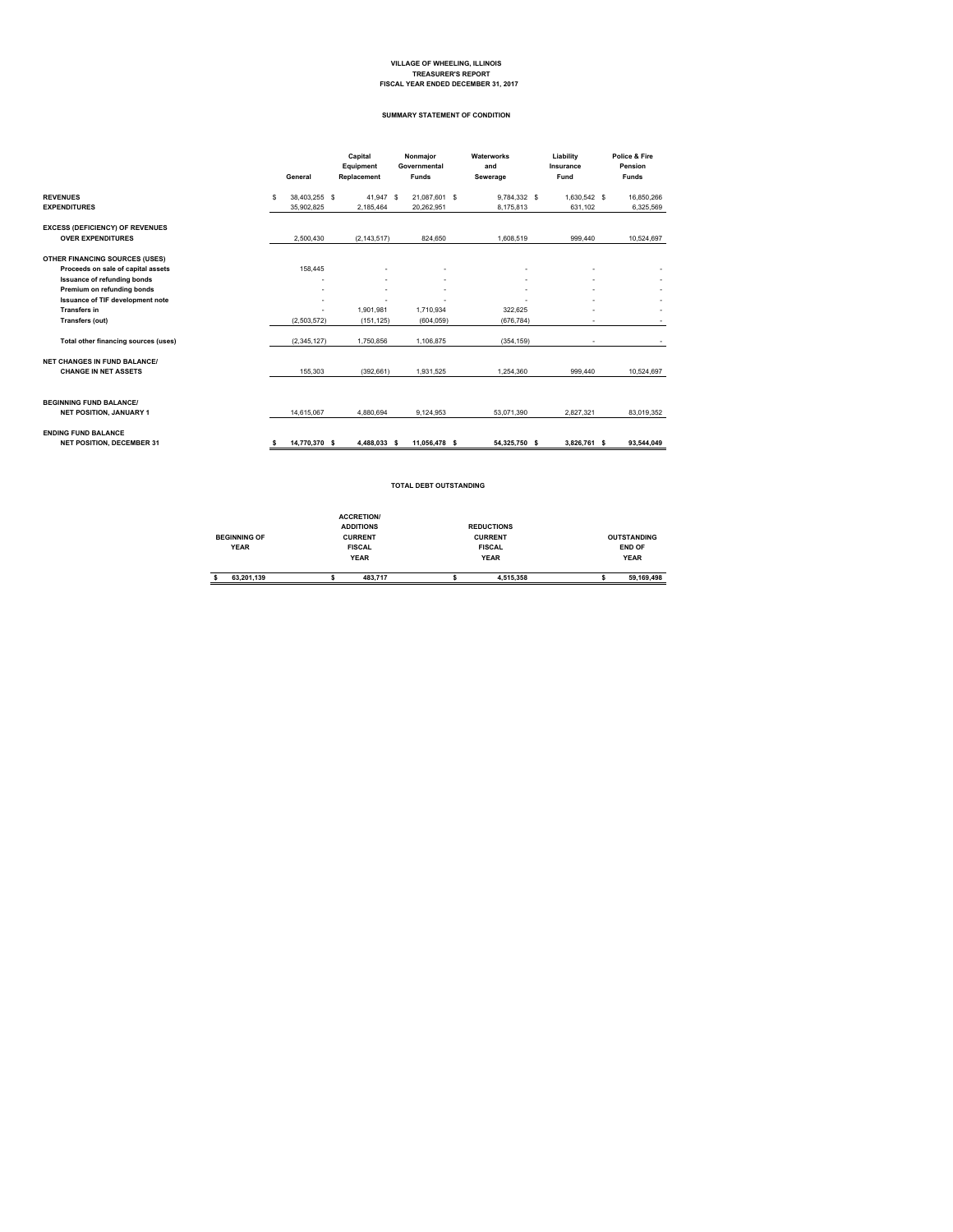#### **2017 REVENUE SUMMARY**

| Fund                                 | <b>Taxes</b>  | <b>Licenses &amp; Permits</b> | Inter-governmental | <b>Charges for Services</b> | <b>Fines &amp; Forfeits</b> | <b>Investment Income</b> | Misc.        | <b>Total</b> |
|--------------------------------------|---------------|-------------------------------|--------------------|-----------------------------|-----------------------------|--------------------------|--------------|--------------|
| <b>General Fund</b>                  | 25,944,507 \$ | 1,050,924 \$                  | 6,578,577 \$       | 2,421,787 \$                | 983,565 \$                  | 84,892<br>- 35           | 1,339,003 \$ | 38,403,255   |
| <b>Capital Equipment Replacement</b> |               | $\overline{\phantom{a}}$      |                    | $\overline{\phantom{a}}$    | . .                         | 35,741                   | 6,206        | 41,947       |
| <b>Nonmajor Governmental Funds</b>   | 15,400,456    | $\overline{\phantom{a}}$      | 3,670,182          | 1,179,964                   |                             | 168,402                  | 668,597      | 21,087,601   |
| <b>Proprietary Funds</b>             |               |                               |                    |                             |                             |                          |              |              |
| Waterworks and Sewerage              |               |                               |                    | 9,253,017                   |                             | 56,067                   | 475,248      | 9,784,332    |
| Liability Insurance Fund             |               |                               |                    | 1,595,613                   |                             | 34,929                   | . .          | 1,630,542    |
| <b>Trust and Agency Funds</b>        |               |                               |                    |                             |                             |                          |              |              |
| Police Pension Fund                  | 1,999,952     |                               |                    |                             |                             | 6,285,262                | 696,609      | 8,981,823    |
| Firefighters' Pension Fund           | 2,600,022     |                               |                    |                             |                             | 4,773,880                | 494,541      | 7,868,443    |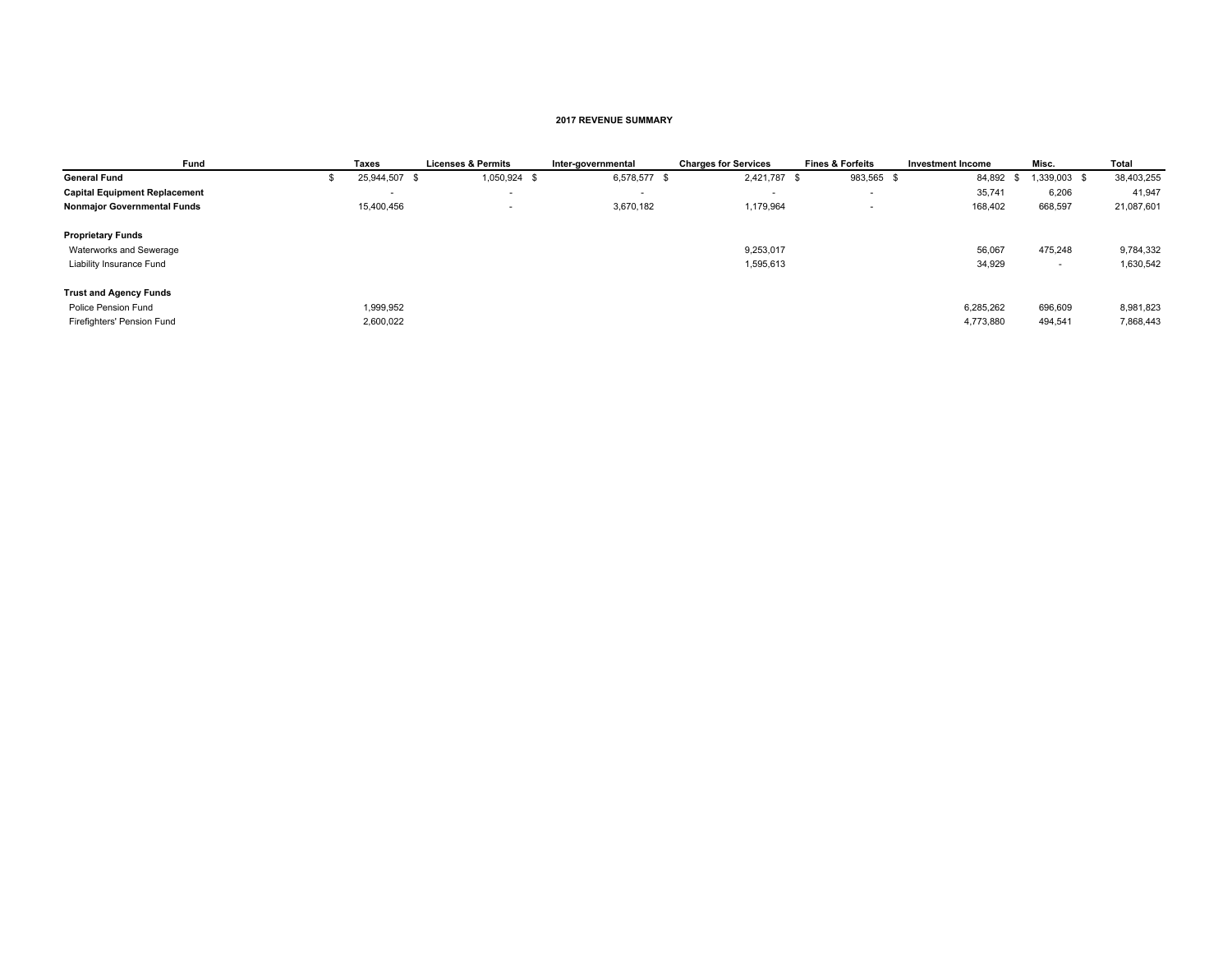| <b>2017 EXPENDITURE SUMMARY</b>           | <b>AMOUNT</b> |
|-------------------------------------------|---------------|
| <b>7TH HEAVEN BAND LLC</b>                | 5,000.00      |
| A & J SEWER SERVICE                       | 6,989.50      |
| <b>ABSOLUTE VENDING SERVICE</b>           | 6,065.60      |
| <b>ACACIO OROPEZA</b>                     | 13,000.00     |
| <b>ACCU-FAB, INC</b>                      | 5,026.50      |
| <b>ACCURATE CPR &amp; AED INC</b>         | 21,716.00     |
| <b>ACCURATE TANK TECHNOLOGIES</b>         | 12,255.20     |
| <b>ACUTRAK SOLUTIONS</b>                  | 9,232.30      |
| <b>ADVANCED TREECARE</b>                  | 80,495.50     |
| <b>AEC FIRE &amp; SAFETY</b>              | 4,592.45      |
| AECOM TECHNICAL SERVICES INC              | 33,512.84     |
| <b>AEREX PEST CONTROL</b>                 | 6,115.00      |
| <b>AETNA BEHAVIORAL HEALTH LLC</b>        | 5,586.72      |
| <b>AFSCME COUNCIL 31</b>                  | 22,630.90     |
| <b>AFTERMATH SERVICES LLC</b>             | 31,173.35     |
| AIR ONE EQUIPMENT, INC                    | 43,469.89     |
| <b>ALEGRA RODRIGUEZ</b>                   | 12,325.00     |
| ALEXANDER CHEMICAL CORP                   | 3,560.00      |
| <b>ALEXIS FIRE EQUIPMENT</b>              | 11,678.00     |
| ALLIANCE TECHNOLOGY GROUP LLC             | 4,085.58      |
| ALLSTATE CONCRETE CUTTING INC             | 5,604.00      |
| <b>ALLTOWN BUS SERVICE</b>                | 3,412.50      |
| <b>ALMA DIAZ</b>                          | 7,200.00      |
| <b>ALPHA PAINTWORKS INC</b>               | 15,375.00     |
| AMALGAMATED BANK OF CHICAGO               | 3,590,825.00  |
| AMAZON.COM                                | 28,099.57     |
| AMERICAN CONSERVATION/BILLING SOLUT       | 10,920.00     |
| AMERICAN DOOR AND DOCK INC                | 14,853.56     |
| AMERICAN PUBLIC WORKS ASSOCIATION         | 2,779.74      |
| AMERICAN UNDERGROUND INC                  | 20,889.24     |
| AMERICAN WELDING & GAS INC                | 5,243.92      |
| ANDY FRAIN SERVICES INC                   | 75,338.24     |
| <b>ANID HERNANDEZ</b>                     | 8,750.00      |
| <b>APCO INTERNATIONAL INC</b>             | 3,294.00      |
| <b>ARBOR IV LLC</b>                       | 199,999.93    |
| IARC DOCUMENT SOLUTIONS LLC               | 20,103.11     |
| <b>ARLINGTON HEIGHTS FORD</b>             | 7,176.72      |
| <b>ARLINGTON POWER EQUIPMENT</b>          | 3,758.27      |
| <b>ARLINGTON SIGNS &amp; BANNERS</b>      | 15,886.20     |
| <b>ARROW ROAD CONSTRUCTION CO</b>         | 4,190.69      |
| <b>ARTHUR J GALLAGHER RISK MANAGEMENT</b> | 456,168.00    |
| <b>ARTISTIC HOLIDAY DESIGNS LLC</b>       | 18,639.44     |
| <b>ARTURO FRANCO</b>                      | 10,100.00     |
| AT&T                                      | 3,688.64      |
| <b>AT&amp;T GLOBAL SERVICES INC</b>       | 20,632.56     |
| <b>AT&amp;T MOBILITY</b>                  | 4,237.17      |
| <b>ATR INC</b>                            | 2,550.00      |
| <b>AUTO TECH CENTERS INC</b>              | 9,940.86      |
| <b>AUTOZONE INC</b>                       | 5,363.14      |
| <b>AXON ENTERPRISE INC</b>                | 5,157.50      |
| <b>AYRES ASSOCIATES INC</b>               | 19,656.00     |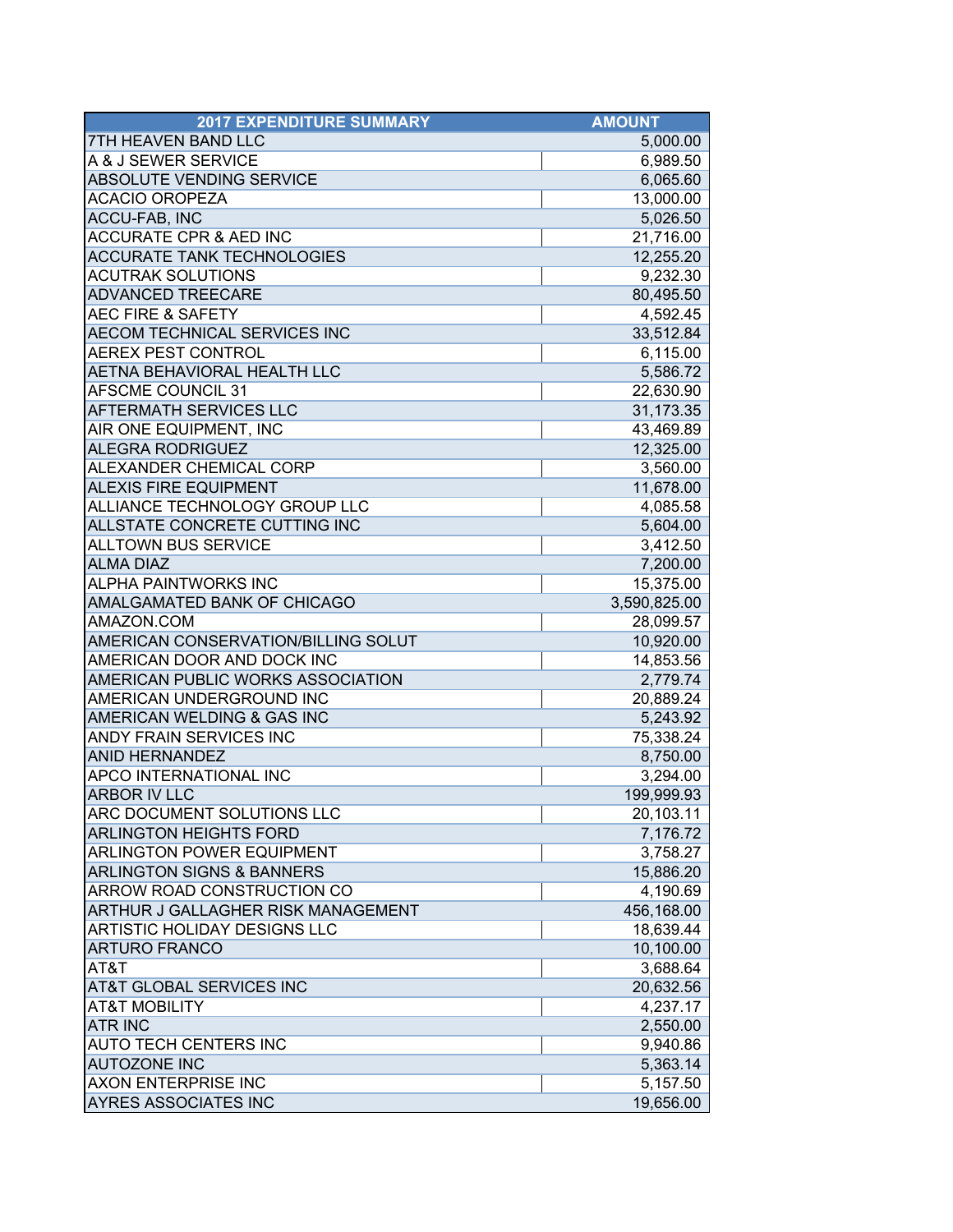| B&F CONSTRUCTION CODE SERVICES INC   | 3,762.50     |
|--------------------------------------|--------------|
| <b>B&amp;H PHOTO VIDEO PRO AUDIO</b> | 23,140.77    |
| <b>BA LIGHTING LLC</b>               | 373,773.74   |
| <b>BANK OF AMERICA, CHICAGO</b>      | 1,062,138.74 |
| BANK OF AMERICA, CHARLOTTE, NC       | 1,804,208.72 |
| <b>BARRETT GRAPHIC SERVICES</b>      | 7,528.90     |
| <b>BAXTER &amp; WOODMAN INC</b>      | 92,468.45    |
| BEST TECHNOLOGY SYSTEMS INC          | 10,010.00    |
| <b>BISNOW LLC</b>                    | 4,652.40     |
| BLUE CROSS/BLUE SHIELD OF ILLINOIS   | 2,690.00     |
| <b>BRANIFF COMMUNICATIONS INC</b>    | 3,800.00     |
| BRINDLEE MOUNTAIN FIRE APPARATUS     | 3,500.00     |
| <b>BROOKS-ALLAN</b>                  | 2,765.00     |
| <b>BRUCE EDWARD LEVINE</b>           | 8,377.44     |
| <b>BUILDERS CHICAGO CORP</b>         | 6,886.00     |
| <b>CALEA</b>                         | 6,011.00     |
| <b>CALL ONE</b>                      | 227,691.10   |
| CAMIC JOHNSON, LTD                   | 11,970.00    |
| <b>CARQUEST AUTO PARTS</b>           | 5,384.58     |
| <b>CBS RADIO</b>                     | 14,000.00    |
| <b>CCMSI</b>                         | 489,498.18   |
| <b>CDW-GOVERNMENT</b>                | 193,435.54   |
| <b>CERTIFIED LABORATORIES</b>        | 2,696.26     |
| <b>CESAR HERRERA</b>                 | 9,000.00     |
| CHICAGO COMMUNICATIONS LLC           | 18,430.97    |
| CHICAGO PARTS & SOUND LLC            | 12,660.63    |
| CHICAGO'S NORTH SHORE CVB            | 83,879.00    |
| CHRISTOPHER B BURKE ENGINEERING LTD  | 78,013.27    |
| CINTAS #769                          | 9,118.80     |
| <b>CIORBA GROUP INC</b>              | 91,721.05    |
| CITY OF PROSPECT HEIGHTS             | 132,367.14   |
| <b>CIVICPLUS</b>                     | 6,080.00     |
| <b>CIVILTECH ENGINEERING INC</b>     | 66,566.35    |
| CJ MATERIALS & RECYCLING LLC         | 2,775.00     |
| <b>CLARK BAIRD SMITH LLP</b>         | 26,067.50    |
| <b>CLEAN CUT TREE SERVICE</b>        | 31,400.00    |
| CLIENTFIRST CONSULTING GROUP LLC     | 13,011.03    |
| <b>COBAN</b>                         | 18,578.62    |
| <b>COLLEGE OF DUPAGE</b>             | 3,113.00     |
| COMBINED COUNTIES POLICE ASN         | 23,184.00    |
| <b>COMCAST</b>                       | 44,342.45    |
| <b>COMCAST CABLE</b>                 | 3,175.03     |
| <b>COMED</b>                         | 63,096.35    |
| <b>CONNECT</b>                       | 5,000.00     |
| CONRAD POLYGRAPH INC                 | 6,080.00     |
| CONSTELLATION NEW ENERGY INC         | 57,264.69    |
| CONSTRUCTION & GEOTECHNICAL MATERIA  | 7,695.00     |
| <b>CONWAY DATA</b>                   | 5,560.00     |
| <b>COOK COUNTY TREASURER</b>         | 4,726,729.06 |
| <b>CORE &amp; MAIN LP</b>            | 19,269.80    |
| COSTAR REALTY INFORMATION INC        | 7,346.36     |
| <b>COUNTRY INN &amp; SUITES</b>      | 15,950.40    |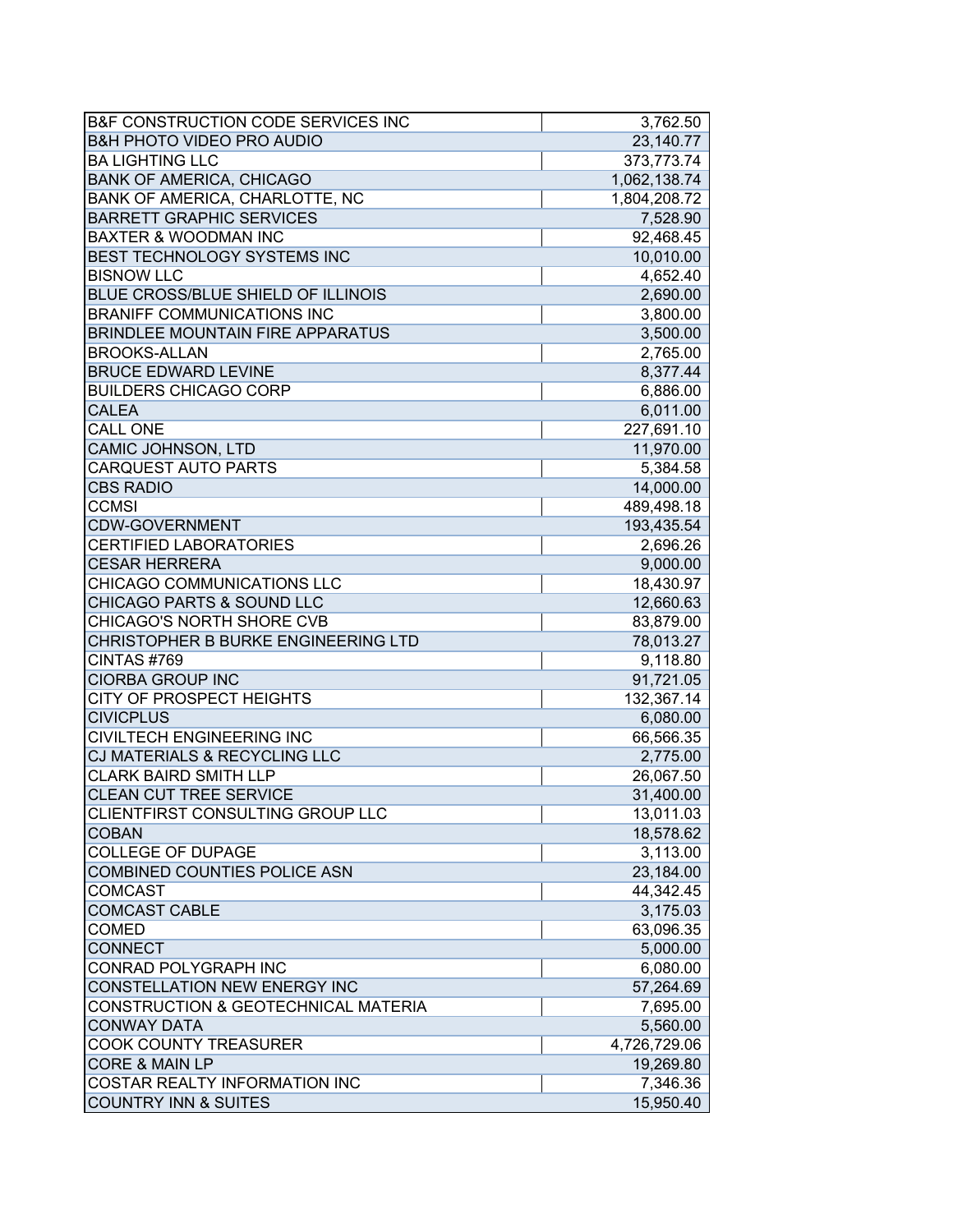| <b>CRAIN'S CHICAGO BUSINESS</b><br>25,750.00<br><b>CROWNE PLAZA</b><br>2,525.65<br><b>CUBESMART</b><br>4,228.65<br><b>CURRIE MOTORS</b><br>286,886.00<br><b>CUTLER WORKWEAR</b><br>4,191.99<br>DAHME MECHANICAL INDUSTRIES INC<br>9,000.00<br>DELL COMPUTER CORPORATION<br>519,908.13<br><b>DINGES FIRE COMPANY</b><br>20,202.44<br>DIRECTOR, ILLINOIS STATE POLICE<br>12,488.00<br><b>DISCOVERY BENEFITS</b><br>4,412.50<br>DIVERSIFIED 457 INVESTMENT ADVISORS<br>114,573.43<br><b>DJ'S SCUBA LOCKER</b><br>8,045.32<br>3,156.30<br>DLT SOLUTIONS, INC<br><b>DONNA HOFFMAN</b><br>2,900.00<br>DUKE'S ROOT CONTROL, INC.<br>82,064.21<br>DUNDEE AND WOLF AUTOMOTIVE<br>6,829.50<br>DUROPAVE CONSTRUCTION CO INC<br>11,207.00<br>DYNEGY ENERGY SERVICES LLC<br>65,199.20<br>E J EQUIPMENT<br>3,889.27<br>EDCO.COM<br>6,980.38<br>EJ USA INC<br>23,359.84<br>EL-COR INDUSTRIES INC<br>9,907.16<br><b>EMERALD DATA SOLUTIONS INC</b><br>12,500.00<br><b>EMERGENCY COMMUNICATION NETWORK LLC</b><br>12,000.00<br><b>ENCAP INC</b><br>5,035.00<br><b>ERM</b><br>2,695.00<br><b>ERNESTO GARCIA</b><br>9,400.00<br>ESRI INC.<br>8,450.00<br><b>ESTEBAN BARRERA SR.</b><br>13,928.06<br><b>EVANGELINA ORTIZ</b><br>63,470.06<br><b>FERNO-WASHINGTON INC</b><br>5,131.60<br>FOSTER COACH SALES INC<br>273,428.29<br><b>FOUNTAIN TECHNOLOGIES LTD</b><br>39,470.16<br><b>FRANCE PUBLICATIONS</b><br>35,225.00<br><b>FUELMAN</b><br>2,948.21<br><b>FULLIFE SAFETY CENTER</b><br>6,562.91<br><b>G &amp; K SERVICES</b><br>4,640.19<br><b>GABRIEL GARCIA</b><br>11,700.00<br><b>GALLS LLC</b><br>6,805.61<br><b>GAS DEPOT INC</b><br>179,575.31<br><b>GASAWAY DISTRIBUTORS INC</b><br>2,628.49<br><b>GEARGRID LLC</b><br>2,527.00<br><b>GEO-COMM INC</b><br>9,950.00<br><b>GIS CONSORTIUM</b><br>3,072.06<br><b>GLENBROOK EXCAVATING &amp; CONCRETE</b><br>11,523.87<br><b>GLOBAL EMERGENCY PRODUCTS</b><br>5,677.81<br><b>GRAINGER</b><br>4,064.05<br>21,000.00<br><b>GROUP C MEDIA INC</b><br><b>GSF USA INC</b><br>79,332.00<br><b>GUARDIAN</b><br>116,852.69<br>H & H ELECTRIC CO<br>44,580.74 | COUNTY OF COOK, ILLINOIS | 3,729.00 |
|----------------------------------------------------------------------------------------------------------------------------------------------------------------------------------------------------------------------------------------------------------------------------------------------------------------------------------------------------------------------------------------------------------------------------------------------------------------------------------------------------------------------------------------------------------------------------------------------------------------------------------------------------------------------------------------------------------------------------------------------------------------------------------------------------------------------------------------------------------------------------------------------------------------------------------------------------------------------------------------------------------------------------------------------------------------------------------------------------------------------------------------------------------------------------------------------------------------------------------------------------------------------------------------------------------------------------------------------------------------------------------------------------------------------------------------------------------------------------------------------------------------------------------------------------------------------------------------------------------------------------------------------------------------------------------------------------------------------------------------------------------------------------------------------------------------------------------------------------------------------------------------------------------------------------------------------------------------------------------------------------------------------------------------------------------------------------------------|--------------------------|----------|
|                                                                                                                                                                                                                                                                                                                                                                                                                                                                                                                                                                                                                                                                                                                                                                                                                                                                                                                                                                                                                                                                                                                                                                                                                                                                                                                                                                                                                                                                                                                                                                                                                                                                                                                                                                                                                                                                                                                                                                                                                                                                                        |                          |          |
|                                                                                                                                                                                                                                                                                                                                                                                                                                                                                                                                                                                                                                                                                                                                                                                                                                                                                                                                                                                                                                                                                                                                                                                                                                                                                                                                                                                                                                                                                                                                                                                                                                                                                                                                                                                                                                                                                                                                                                                                                                                                                        |                          |          |
|                                                                                                                                                                                                                                                                                                                                                                                                                                                                                                                                                                                                                                                                                                                                                                                                                                                                                                                                                                                                                                                                                                                                                                                                                                                                                                                                                                                                                                                                                                                                                                                                                                                                                                                                                                                                                                                                                                                                                                                                                                                                                        |                          |          |
|                                                                                                                                                                                                                                                                                                                                                                                                                                                                                                                                                                                                                                                                                                                                                                                                                                                                                                                                                                                                                                                                                                                                                                                                                                                                                                                                                                                                                                                                                                                                                                                                                                                                                                                                                                                                                                                                                                                                                                                                                                                                                        |                          |          |
|                                                                                                                                                                                                                                                                                                                                                                                                                                                                                                                                                                                                                                                                                                                                                                                                                                                                                                                                                                                                                                                                                                                                                                                                                                                                                                                                                                                                                                                                                                                                                                                                                                                                                                                                                                                                                                                                                                                                                                                                                                                                                        |                          |          |
|                                                                                                                                                                                                                                                                                                                                                                                                                                                                                                                                                                                                                                                                                                                                                                                                                                                                                                                                                                                                                                                                                                                                                                                                                                                                                                                                                                                                                                                                                                                                                                                                                                                                                                                                                                                                                                                                                                                                                                                                                                                                                        |                          |          |
|                                                                                                                                                                                                                                                                                                                                                                                                                                                                                                                                                                                                                                                                                                                                                                                                                                                                                                                                                                                                                                                                                                                                                                                                                                                                                                                                                                                                                                                                                                                                                                                                                                                                                                                                                                                                                                                                                                                                                                                                                                                                                        |                          |          |
|                                                                                                                                                                                                                                                                                                                                                                                                                                                                                                                                                                                                                                                                                                                                                                                                                                                                                                                                                                                                                                                                                                                                                                                                                                                                                                                                                                                                                                                                                                                                                                                                                                                                                                                                                                                                                                                                                                                                                                                                                                                                                        |                          |          |
|                                                                                                                                                                                                                                                                                                                                                                                                                                                                                                                                                                                                                                                                                                                                                                                                                                                                                                                                                                                                                                                                                                                                                                                                                                                                                                                                                                                                                                                                                                                                                                                                                                                                                                                                                                                                                                                                                                                                                                                                                                                                                        |                          |          |
|                                                                                                                                                                                                                                                                                                                                                                                                                                                                                                                                                                                                                                                                                                                                                                                                                                                                                                                                                                                                                                                                                                                                                                                                                                                                                                                                                                                                                                                                                                                                                                                                                                                                                                                                                                                                                                                                                                                                                                                                                                                                                        |                          |          |
|                                                                                                                                                                                                                                                                                                                                                                                                                                                                                                                                                                                                                                                                                                                                                                                                                                                                                                                                                                                                                                                                                                                                                                                                                                                                                                                                                                                                                                                                                                                                                                                                                                                                                                                                                                                                                                                                                                                                                                                                                                                                                        |                          |          |
|                                                                                                                                                                                                                                                                                                                                                                                                                                                                                                                                                                                                                                                                                                                                                                                                                                                                                                                                                                                                                                                                                                                                                                                                                                                                                                                                                                                                                                                                                                                                                                                                                                                                                                                                                                                                                                                                                                                                                                                                                                                                                        |                          |          |
|                                                                                                                                                                                                                                                                                                                                                                                                                                                                                                                                                                                                                                                                                                                                                                                                                                                                                                                                                                                                                                                                                                                                                                                                                                                                                                                                                                                                                                                                                                                                                                                                                                                                                                                                                                                                                                                                                                                                                                                                                                                                                        |                          |          |
|                                                                                                                                                                                                                                                                                                                                                                                                                                                                                                                                                                                                                                                                                                                                                                                                                                                                                                                                                                                                                                                                                                                                                                                                                                                                                                                                                                                                                                                                                                                                                                                                                                                                                                                                                                                                                                                                                                                                                                                                                                                                                        |                          |          |
|                                                                                                                                                                                                                                                                                                                                                                                                                                                                                                                                                                                                                                                                                                                                                                                                                                                                                                                                                                                                                                                                                                                                                                                                                                                                                                                                                                                                                                                                                                                                                                                                                                                                                                                                                                                                                                                                                                                                                                                                                                                                                        |                          |          |
|                                                                                                                                                                                                                                                                                                                                                                                                                                                                                                                                                                                                                                                                                                                                                                                                                                                                                                                                                                                                                                                                                                                                                                                                                                                                                                                                                                                                                                                                                                                                                                                                                                                                                                                                                                                                                                                                                                                                                                                                                                                                                        |                          |          |
|                                                                                                                                                                                                                                                                                                                                                                                                                                                                                                                                                                                                                                                                                                                                                                                                                                                                                                                                                                                                                                                                                                                                                                                                                                                                                                                                                                                                                                                                                                                                                                                                                                                                                                                                                                                                                                                                                                                                                                                                                                                                                        |                          |          |
|                                                                                                                                                                                                                                                                                                                                                                                                                                                                                                                                                                                                                                                                                                                                                                                                                                                                                                                                                                                                                                                                                                                                                                                                                                                                                                                                                                                                                                                                                                                                                                                                                                                                                                                                                                                                                                                                                                                                                                                                                                                                                        |                          |          |
|                                                                                                                                                                                                                                                                                                                                                                                                                                                                                                                                                                                                                                                                                                                                                                                                                                                                                                                                                                                                                                                                                                                                                                                                                                                                                                                                                                                                                                                                                                                                                                                                                                                                                                                                                                                                                                                                                                                                                                                                                                                                                        |                          |          |
|                                                                                                                                                                                                                                                                                                                                                                                                                                                                                                                                                                                                                                                                                                                                                                                                                                                                                                                                                                                                                                                                                                                                                                                                                                                                                                                                                                                                                                                                                                                                                                                                                                                                                                                                                                                                                                                                                                                                                                                                                                                                                        |                          |          |
|                                                                                                                                                                                                                                                                                                                                                                                                                                                                                                                                                                                                                                                                                                                                                                                                                                                                                                                                                                                                                                                                                                                                                                                                                                                                                                                                                                                                                                                                                                                                                                                                                                                                                                                                                                                                                                                                                                                                                                                                                                                                                        |                          |          |
|                                                                                                                                                                                                                                                                                                                                                                                                                                                                                                                                                                                                                                                                                                                                                                                                                                                                                                                                                                                                                                                                                                                                                                                                                                                                                                                                                                                                                                                                                                                                                                                                                                                                                                                                                                                                                                                                                                                                                                                                                                                                                        |                          |          |
|                                                                                                                                                                                                                                                                                                                                                                                                                                                                                                                                                                                                                                                                                                                                                                                                                                                                                                                                                                                                                                                                                                                                                                                                                                                                                                                                                                                                                                                                                                                                                                                                                                                                                                                                                                                                                                                                                                                                                                                                                                                                                        |                          |          |
|                                                                                                                                                                                                                                                                                                                                                                                                                                                                                                                                                                                                                                                                                                                                                                                                                                                                                                                                                                                                                                                                                                                                                                                                                                                                                                                                                                                                                                                                                                                                                                                                                                                                                                                                                                                                                                                                                                                                                                                                                                                                                        |                          |          |
|                                                                                                                                                                                                                                                                                                                                                                                                                                                                                                                                                                                                                                                                                                                                                                                                                                                                                                                                                                                                                                                                                                                                                                                                                                                                                                                                                                                                                                                                                                                                                                                                                                                                                                                                                                                                                                                                                                                                                                                                                                                                                        |                          |          |
|                                                                                                                                                                                                                                                                                                                                                                                                                                                                                                                                                                                                                                                                                                                                                                                                                                                                                                                                                                                                                                                                                                                                                                                                                                                                                                                                                                                                                                                                                                                                                                                                                                                                                                                                                                                                                                                                                                                                                                                                                                                                                        |                          |          |
|                                                                                                                                                                                                                                                                                                                                                                                                                                                                                                                                                                                                                                                                                                                                                                                                                                                                                                                                                                                                                                                                                                                                                                                                                                                                                                                                                                                                                                                                                                                                                                                                                                                                                                                                                                                                                                                                                                                                                                                                                                                                                        |                          |          |
|                                                                                                                                                                                                                                                                                                                                                                                                                                                                                                                                                                                                                                                                                                                                                                                                                                                                                                                                                                                                                                                                                                                                                                                                                                                                                                                                                                                                                                                                                                                                                                                                                                                                                                                                                                                                                                                                                                                                                                                                                                                                                        |                          |          |
|                                                                                                                                                                                                                                                                                                                                                                                                                                                                                                                                                                                                                                                                                                                                                                                                                                                                                                                                                                                                                                                                                                                                                                                                                                                                                                                                                                                                                                                                                                                                                                                                                                                                                                                                                                                                                                                                                                                                                                                                                                                                                        |                          |          |
|                                                                                                                                                                                                                                                                                                                                                                                                                                                                                                                                                                                                                                                                                                                                                                                                                                                                                                                                                                                                                                                                                                                                                                                                                                                                                                                                                                                                                                                                                                                                                                                                                                                                                                                                                                                                                                                                                                                                                                                                                                                                                        |                          |          |
|                                                                                                                                                                                                                                                                                                                                                                                                                                                                                                                                                                                                                                                                                                                                                                                                                                                                                                                                                                                                                                                                                                                                                                                                                                                                                                                                                                                                                                                                                                                                                                                                                                                                                                                                                                                                                                                                                                                                                                                                                                                                                        |                          |          |
|                                                                                                                                                                                                                                                                                                                                                                                                                                                                                                                                                                                                                                                                                                                                                                                                                                                                                                                                                                                                                                                                                                                                                                                                                                                                                                                                                                                                                                                                                                                                                                                                                                                                                                                                                                                                                                                                                                                                                                                                                                                                                        |                          |          |
|                                                                                                                                                                                                                                                                                                                                                                                                                                                                                                                                                                                                                                                                                                                                                                                                                                                                                                                                                                                                                                                                                                                                                                                                                                                                                                                                                                                                                                                                                                                                                                                                                                                                                                                                                                                                                                                                                                                                                                                                                                                                                        |                          |          |
|                                                                                                                                                                                                                                                                                                                                                                                                                                                                                                                                                                                                                                                                                                                                                                                                                                                                                                                                                                                                                                                                                                                                                                                                                                                                                                                                                                                                                                                                                                                                                                                                                                                                                                                                                                                                                                                                                                                                                                                                                                                                                        |                          |          |
|                                                                                                                                                                                                                                                                                                                                                                                                                                                                                                                                                                                                                                                                                                                                                                                                                                                                                                                                                                                                                                                                                                                                                                                                                                                                                                                                                                                                                                                                                                                                                                                                                                                                                                                                                                                                                                                                                                                                                                                                                                                                                        |                          |          |
|                                                                                                                                                                                                                                                                                                                                                                                                                                                                                                                                                                                                                                                                                                                                                                                                                                                                                                                                                                                                                                                                                                                                                                                                                                                                                                                                                                                                                                                                                                                                                                                                                                                                                                                                                                                                                                                                                                                                                                                                                                                                                        |                          |          |
|                                                                                                                                                                                                                                                                                                                                                                                                                                                                                                                                                                                                                                                                                                                                                                                                                                                                                                                                                                                                                                                                                                                                                                                                                                                                                                                                                                                                                                                                                                                                                                                                                                                                                                                                                                                                                                                                                                                                                                                                                                                                                        |                          |          |
|                                                                                                                                                                                                                                                                                                                                                                                                                                                                                                                                                                                                                                                                                                                                                                                                                                                                                                                                                                                                                                                                                                                                                                                                                                                                                                                                                                                                                                                                                                                                                                                                                                                                                                                                                                                                                                                                                                                                                                                                                                                                                        |                          |          |
|                                                                                                                                                                                                                                                                                                                                                                                                                                                                                                                                                                                                                                                                                                                                                                                                                                                                                                                                                                                                                                                                                                                                                                                                                                                                                                                                                                                                                                                                                                                                                                                                                                                                                                                                                                                                                                                                                                                                                                                                                                                                                        |                          |          |
|                                                                                                                                                                                                                                                                                                                                                                                                                                                                                                                                                                                                                                                                                                                                                                                                                                                                                                                                                                                                                                                                                                                                                                                                                                                                                                                                                                                                                                                                                                                                                                                                                                                                                                                                                                                                                                                                                                                                                                                                                                                                                        |                          |          |
|                                                                                                                                                                                                                                                                                                                                                                                                                                                                                                                                                                                                                                                                                                                                                                                                                                                                                                                                                                                                                                                                                                                                                                                                                                                                                                                                                                                                                                                                                                                                                                                                                                                                                                                                                                                                                                                                                                                                                                                                                                                                                        |                          |          |
|                                                                                                                                                                                                                                                                                                                                                                                                                                                                                                                                                                                                                                                                                                                                                                                                                                                                                                                                                                                                                                                                                                                                                                                                                                                                                                                                                                                                                                                                                                                                                                                                                                                                                                                                                                                                                                                                                                                                                                                                                                                                                        |                          |          |
|                                                                                                                                                                                                                                                                                                                                                                                                                                                                                                                                                                                                                                                                                                                                                                                                                                                                                                                                                                                                                                                                                                                                                                                                                                                                                                                                                                                                                                                                                                                                                                                                                                                                                                                                                                                                                                                                                                                                                                                                                                                                                        |                          |          |
|                                                                                                                                                                                                                                                                                                                                                                                                                                                                                                                                                                                                                                                                                                                                                                                                                                                                                                                                                                                                                                                                                                                                                                                                                                                                                                                                                                                                                                                                                                                                                                                                                                                                                                                                                                                                                                                                                                                                                                                                                                                                                        |                          |          |
|                                                                                                                                                                                                                                                                                                                                                                                                                                                                                                                                                                                                                                                                                                                                                                                                                                                                                                                                                                                                                                                                                                                                                                                                                                                                                                                                                                                                                                                                                                                                                                                                                                                                                                                                                                                                                                                                                                                                                                                                                                                                                        |                          |          |
|                                                                                                                                                                                                                                                                                                                                                                                                                                                                                                                                                                                                                                                                                                                                                                                                                                                                                                                                                                                                                                                                                                                                                                                                                                                                                                                                                                                                                                                                                                                                                                                                                                                                                                                                                                                                                                                                                                                                                                                                                                                                                        |                          |          |
|                                                                                                                                                                                                                                                                                                                                                                                                                                                                                                                                                                                                                                                                                                                                                                                                                                                                                                                                                                                                                                                                                                                                                                                                                                                                                                                                                                                                                                                                                                                                                                                                                                                                                                                                                                                                                                                                                                                                                                                                                                                                                        |                          |          |
|                                                                                                                                                                                                                                                                                                                                                                                                                                                                                                                                                                                                                                                                                                                                                                                                                                                                                                                                                                                                                                                                                                                                                                                                                                                                                                                                                                                                                                                                                                                                                                                                                                                                                                                                                                                                                                                                                                                                                                                                                                                                                        |                          |          |
|                                                                                                                                                                                                                                                                                                                                                                                                                                                                                                                                                                                                                                                                                                                                                                                                                                                                                                                                                                                                                                                                                                                                                                                                                                                                                                                                                                                                                                                                                                                                                                                                                                                                                                                                                                                                                                                                                                                                                                                                                                                                                        |                          |          |
|                                                                                                                                                                                                                                                                                                                                                                                                                                                                                                                                                                                                                                                                                                                                                                                                                                                                                                                                                                                                                                                                                                                                                                                                                                                                                                                                                                                                                                                                                                                                                                                                                                                                                                                                                                                                                                                                                                                                                                                                                                                                                        |                          |          |
|                                                                                                                                                                                                                                                                                                                                                                                                                                                                                                                                                                                                                                                                                                                                                                                                                                                                                                                                                                                                                                                                                                                                                                                                                                                                                                                                                                                                                                                                                                                                                                                                                                                                                                                                                                                                                                                                                                                                                                                                                                                                                        |                          |          |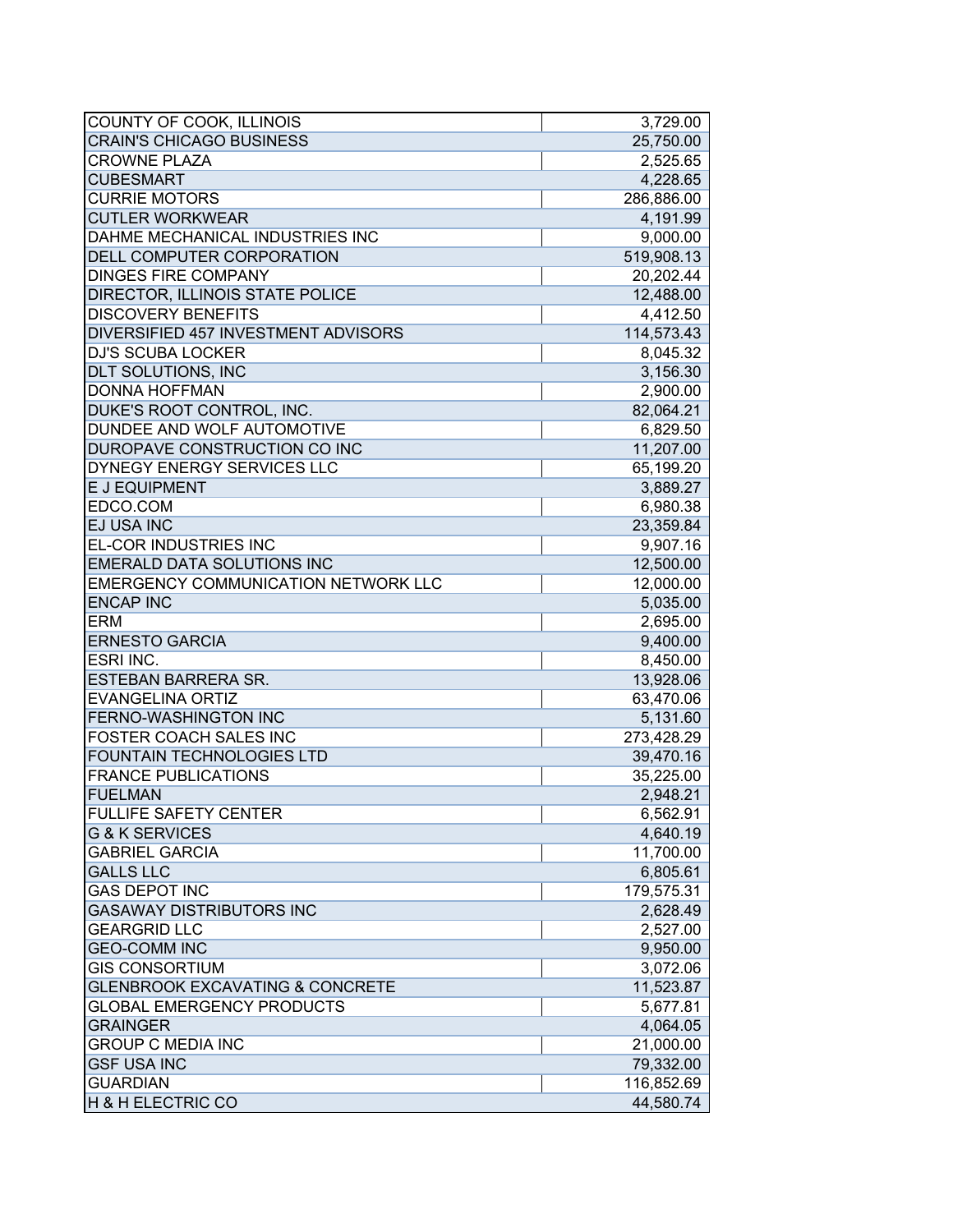| <b>HAEGER ENGINEERING LLC</b>            | 202,463.00   |
|------------------------------------------|--------------|
| <b>HALL SIGNS INC</b>                    | 11,433.82    |
| <b>HAWKINS INC</b>                       | 2,778.14     |
| <b>HAWTHORN SUITES BY WYNDHAM</b>        | 236,283.41   |
| <b>HBK WATER METER SERVICE</b>           | 3,384.76     |
| <b>HD SUPPLY WATERWORKS LTD</b>          | 26,319.52    |
| <b>HEALTH ENDEAVORS, SC</b>              | 31,210.00    |
| <b>HEALY ASPHALT CO LLC</b>              | 4,716.00     |
| <b>HEARTLAND BUSINESS SYSTEMS</b>        | 53,055.84    |
| <b>HIBCO PLASTICS INC</b>                | 3,732.61     |
| <b>HOFFMAN HOUSE CATERING</b>            | 36,622.23    |
| <b>HOLIDAY CREATIONS PRO INC</b>         | 53,009.35    |
| <b>HUFF &amp; HUFF INC</b>               | 12,155.47    |
| I C M A RETIREMENT TRUST-457N            | 615,764.63   |
| <b>ICE MILLER LLP</b>                    | 3,003.10     |
| <b>ICF INC LLC</b>                       | 163,667.46   |
| <b>ICMA INTERNET</b>                     | 10,547.84    |
| <b>ICMA VANTAGE CARE RHS PLAN</b>        | 106,633.77   |
| <b>IG CONSULTING INC</b>                 | 7,293.68     |
| <b>IGNITE GRAPHICS</b>                   | 2,516.74     |
| IL WORKERS' COMPENSATION COMMISSION      | 2,905.47     |
| ILL DEPT EMPLOYMENT SECURITY             | 10,924.00    |
| ILLINOIS DEPARTMENT OF REVENUE           | 798,880.44   |
| ILLINOIS MUNICIPAL LEAGUE                | 5,226.00     |
| ILLINOIS MUNICIPAL RETIREMENT FUND       | 1,753,586.56 |
| <b>ILLINOIS STATE POLICE</b>             | 6,030.12     |
| <b>IMPACT NETWORKING LLC</b>             | 7,742.35     |
| <b>INDIAN TRAILS PUBLIC LIBRARY</b>      | 21,680.16    |
| INDUSTRIAL ORGANIZATIONAL SOLUTIONS      | 21,787.00    |
| <b>INDUSTRIAL SYSTEMS LTD</b>            | 4,905.00     |
| <b>INNOVATIVE SOLAR TECH</b>             | 6,171.44     |
| <b>INTERNAL REVENUE SERVICE</b>          | 4,857,707.21 |
| INTERNATIONAL FIRE EQUIP CORP            | 7,948.44     |
| <b>INTERSPIRO INC</b>                    | 5,929.26     |
| <b>INTERSTATE BATTERY</b>                | 6,062.87     |
| <b>INTERSTATE EMERGENCY VEHICLES INC</b> | 5,573.25     |
| IIPBC                                    | 5,357,380.20 |
| <b>IPPFA BENEFITS</b>                    | 176,379.72   |
| <b>J.B. METAL WORKS INC</b>              | 7,998.00     |
| <b>J.G. UNIFORMS INC</b>                 | 50,148.13    |
| <b>JAVIER JOSE BARRERA</b>               | 76,333.56    |
| <b>JEAN PIOTROWSKI</b>                   | 12,150.00    |
| JENNIFER WALES (KANCHES)                 | 17,377.10    |
| JOSEPH D FOREMAN & CO                    | 2,822.47     |
| <b>JOURNAL &amp; TOPICS NEWSPAPERS</b>   | 3,880.05     |
| JOURNAL COMMUNICATIONS INC               | 5,710.00     |
| <b>JUAN AND MARIA LARA</b>               | 9,000.00     |
| JULIE, INC                               | 5,621.34     |
| JUMP START WEB SOLUTIONS INC             | 5,375.00     |
| <b>KAESER &amp; BLAIR INC</b>            | 3,227.26     |
| KANZLER LANDSCAPE CONTRACTOR INC         | 22,702.49    |
| <b>KELLEY WILLIAMSON CO</b>              | 9,494.48     |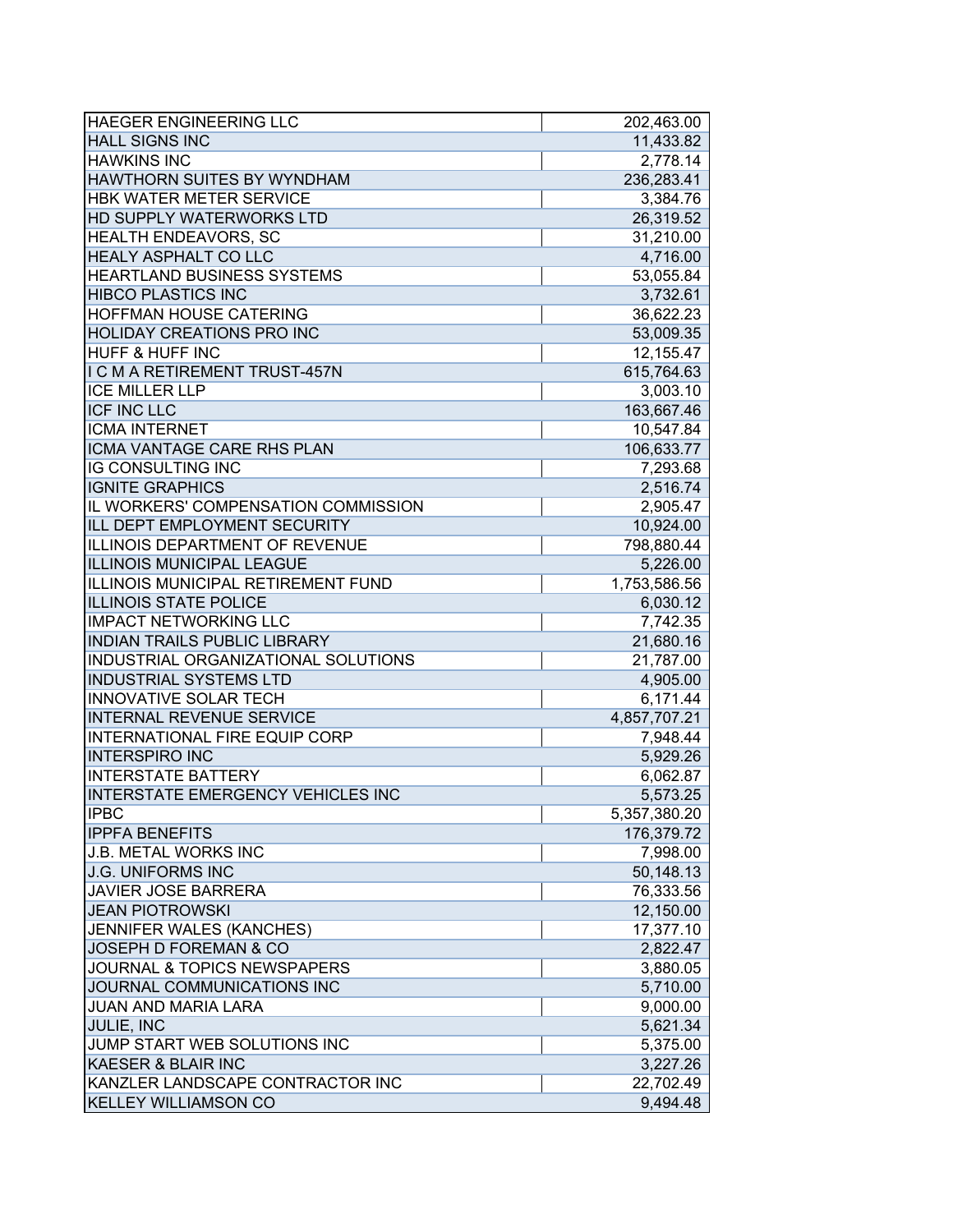| <b>KIESLER'S POLICE SUPPLY INC</b>                           | 22,358.98  |
|--------------------------------------------------------------|------------|
| <b>KINZIE BUILDERS LLC</b>                                   | 4,639.24   |
| <b>KLEIN THORPE &amp; JENKINS LTD</b>                        | 465,460.53 |
| <b>KNOX SWAN &amp; DOG LLC</b>                               | 3,875.00   |
| KONICA MINOLTA BUSINESS SOLUTIONS                            | 3,270.39   |
| <b>LAB DEVELOPMENT</b>                                       | 4,949.18   |
| <b>LAKESIDE VILLAS HOA</b>                                   | 2,975.00   |
| <b>LANGOS CORP</b>                                           | 149,815.00 |
| <b>LAURO RODRIGUEZ</b>                                       | 9,000.00   |
| <b>LAUTERBACH &amp; AMEN LLP</b>                             | 7,500.00   |
| LAW OFFICES OF NICHOLAS J STAVROS                            | 19,425.00  |
| <b>LAYSTROM-BUESCHER HARD</b>                                | 4,036.25   |
| <b>LEADS ONLINE</b>                                          | 3,468.00   |
| <b>LECHNER AND SONS INC</b>                                  | 10,400.36  |
| LEONARDO BRAVO                                               | 37,381.75  |
| <b>LGS GROUP</b>                                             | 3,533.99   |
| <b>LINDA LARA</b>                                            | 82,407.38  |
| LLC HEBERT L FLAKE CO                                        | 2,983.21   |
| <b>LORI LEE SMITH</b>                                        | 12,084.00  |
| LOVERDE CONSTRUCTION COMPANY INC                             | 65,076.74  |
| <b>MAACO COLLISION REPAIR &amp; AUTO PAINT</b>               | 3,205.20   |
| <b>MABAS DIVISION 1</b>                                      | 3,500.00   |
| <b>MAIL FINANCE</b>                                          | 3,579.25   |
| MAINTENANCE COATINGS CO                                      | 33,522.98  |
| <b>MAJOR CASE ASSISTANCE TEAM</b>                            | 3,132.00   |
| <b>MALWAREBYTES</b>                                          | 2,652.72   |
| MANEVAL CONSTRUCTION CO INC                                  | 37,906.70  |
| <b>MANHARD CONSULTING LTD</b>                                | 42,776.95  |
| <b>MANN SERVICES LLC</b>                                     | 14,379.99  |
| <b>MARIA LARA</b>                                            | 52,430.87  |
| <b>MARK SIMONIDES</b>                                        | 30,616.10  |
| <b>MARRIOTT HOTEL</b>                                        | 2,871.05   |
| <b>MCCI LLC</b>                                              | 6,600.00   |
| MCHENRY ANALYTICAL WATER LABORATORY                          | 3,913.00   |
| <b>MEADE ELECTRIC CO INC</b>                                 | 25,608.36  |
| <b>MELROSE PYROTECHNICS INC</b>                              | 25,000.00  |
| IMENARDS                                                     | 4,686.87   |
| <b>METROPOLITAN INDUSTRIES</b>                               | 7,247.14   |
| <b>IMETROPOLITAN WATER RECLAMATION DIST</b>                  | 30,473.16  |
| <b>MGP INC</b>                                               | 139,291.40 |
| <b>MICROSYSTEMS INC</b>                                      | 34,019.69  |
| <b>MIDWEST WATER GROUP INC</b>                               | 145,008.44 |
| <b>MILIEU DESIGN LLC</b>                                     | 259,346.87 |
| MINUTEMAN PRESS OF DEERFIELD                                 | 4,049.54   |
| MITCH'S GREENTHUMB LANDSCAPING CORP                          | 7,650.00   |
| MMS MEDICAL SUPPLY                                           | 9,042.70   |
|                                                              |            |
| <b>MONROE TRUCK EQUIPMENT</b><br>MORGAN/HARBOUR CONSTRUCTION | 26,648.94  |
|                                                              | 4,080.61   |
| <b>MORTON SALT</b>                                           | 31,963.72  |
| <b>MOTOROLA SOLUTIONS INC</b>                                | 925,837.21 |
| MUNICIPAL CLAIMS & SAFETY AGREEMENT                          | 90,324.00  |
| <b>MUNICIPAL CODE CORP</b>                                   | 5,727.03   |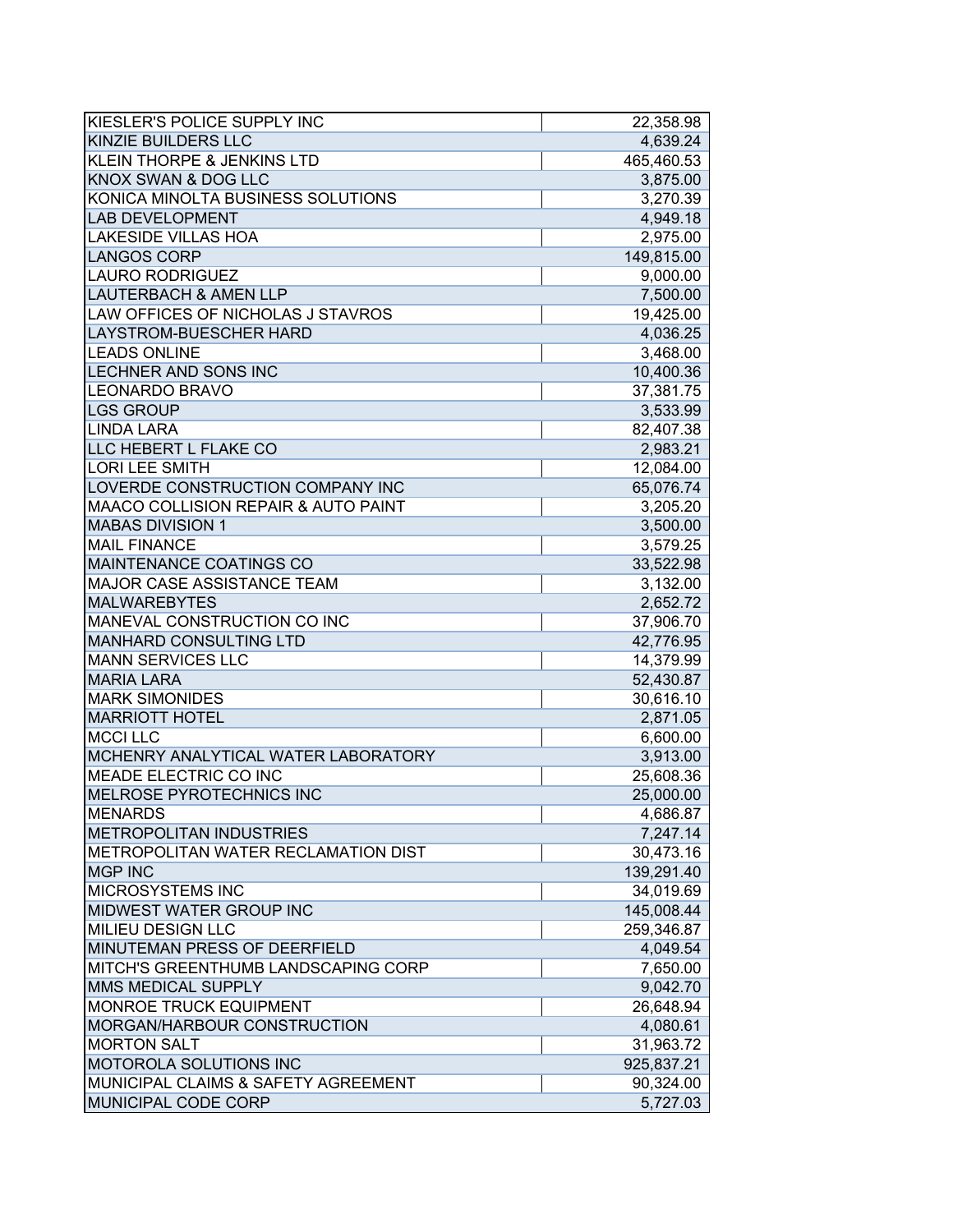| MUNICIPAL EMERGENCY SERVICES            | 25,808.60    |
|-----------------------------------------|--------------|
| MUNICIPAL SYSTEMS INC                   | 15,180.00    |
| MURRAY AND TRETTEL INC                  | 2,850.00     |
| <b>MUSCAT PAINTING &amp; DECORATING</b> | 31,658.00    |
| NAHUCELIO GAUDALUPE                     | 99,833.00    |
| NATIONAL LIFT TRUCK INC                 | 28,543.60    |
| NATIONAL OFFICE LIQUIDATORS             | 3,510.00     |
| NATIONAL PUBLIC EMP LABOR ASSN          | 6,404.00     |
| NATIONWIDE RETIREMENT SOLUTIONS         | 404,445.25   |
| NATIONWIDE UC130034Z                    | 67,015.26    |
| <b>NCPERS-IL IMRF</b>                   | 6,272.00     |
| NETMOTION SOFTWARE                      | 5,125.17     |
| <b>NEWEGG COMPUTERS</b>                 | 3,122.05     |
| <b>NFPA NATL FIRE PROTECT</b>           | 3,544.27     |
| <b>NH LEARNING SOLUTIONS</b>            | 4,000.00     |
| <b>NICOR GAS</b>                        | 34,927.14    |
| <b>NORTH AMERICAN</b>                   | 27,080.08    |
| NORTH EAST MULTI REGIONAL TRAINING      | 16,920.00    |
| <b>NORTH TOWN MECHANICAL SERVICES</b>   | 6,568.57     |
| NORTHEASTERN IL PUBLIC SAFETY TRAIN     | 5,545.00     |
| NORTHEASTERN IL REGIONAL CRIME LAB      | 53,192.00    |
| NORTHERN ILLINOIS POLICE ALARM SYST     | 9,239.19     |
| <b>NORTHERN TOOL</b>                    | 5,188.65     |
| NORTHSHORE UNIVERSITY                   | 6,157.00     |
| NORTHWEST ELECTRICAL SUPPLY CO          | 71,363.37    |
| NORTHWEST MUNICIPAL CONFERENCE          | 20,366.90    |
| NORTHWEST WATER COMMISSION              | 1,745,359.00 |
| <b>NORTHWESTERN UNIVERSITY</b>          | 6,125.00     |
| <b>NUGENT CONSULTING LLC</b>            | 20,000.00    |
| <b>OFFICE DEPOT</b>                     | 16,529.06    |
| OFFICE OF CHAPTER 13 TRUSTEE            | 4,082.00     |
| OFFICEDESIGNS.COM                       | 4,952.00     |
| <b>OMNI-SITE</b>                        | 3,804.00     |
| ORANGE CRUSH, L.L.C.                    | 8,635.36     |
| O'REILLY AUTO PARTS                     | 5,040.46     |
| <b>OSVALDO CHAVEZ</b>                   | 10,100.00    |
| IOZINGA READY MIX CONCRETE INC          | 15,579.57    |
| <b>PADDOCK PUBLICATIONS</b>             | 4,201.65     |
| PARAMEDIC BILLING SERVICES INC          | 19,756.11    |
| PARTNERS AND PAWS VETERINARY SVCS       | 2,873.46     |
| PATRIOT PAVEMENT MAINTENANCE            | 40,346.40    |
| <b>PATTEN INDUSTRIES INC</b>            | 7,394.86     |
| <b>PATTEN POWER SYSTEMS</b>             | 77,110.84    |
| PAYPAL                                  | 11,469.73    |
| PERSONNEL STRATEGIES LLC                | 5,475.00     |
| PETER BAKER AND SON CO                  | 1,594,047.29 |
| PIZZO AND ASSOCIATES LTD                | 16,720.28    |
| POMP'S TIRE SERVICE INC                 | 16,105.28    |
| POSITIVE PACKAGING & GRAPHICS INC       | 4,272.00     |
| POSTMASTER PERMIT 3161                  | 33,321.33    |
| POSTNET IL 140                          | 27,796.97    |
| <b>POWER DMS</b>                        | 3,939.00     |
|                                         |              |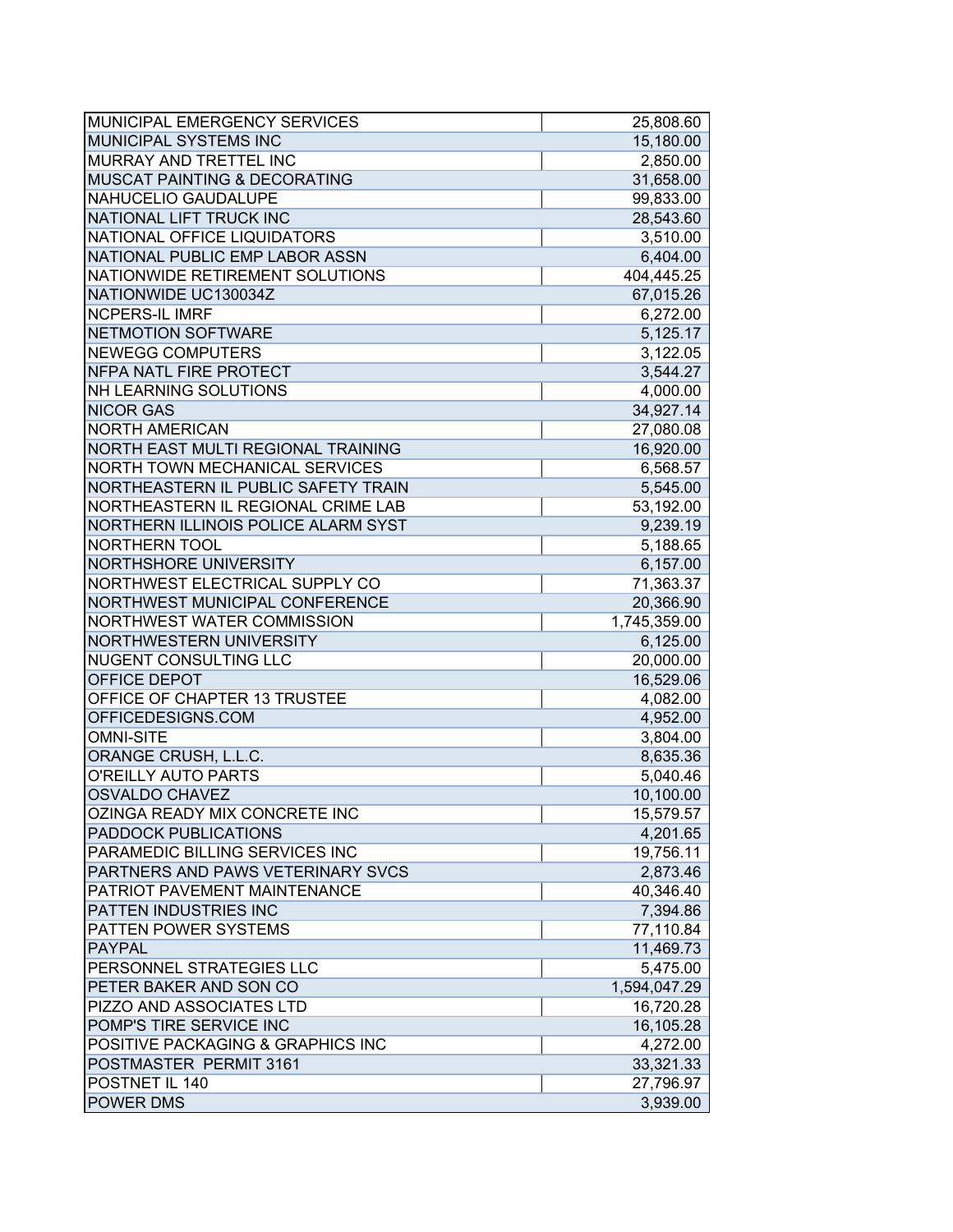| POWER EQUIPMENT LEASING CO            | 2,632.39   |
|---------------------------------------|------------|
| <b>PROVANTAGE LLC</b>                 | 2,874.89   |
| <b>QUEST INTERNATIONAL INC</b>        | 6,581.04   |
| R.N.O.W. INC                          | 226,749.15 |
| <b>RADICOM</b>                        | 75,436.34  |
| <b>RAM RESTAURANT &amp; BREWERY</b>   | 16,059.33  |
| <b>RANULFO TERAN</b>                  | 53,491.00  |
| RAY O'HERRON CO., INC                 | 19,485.85  |
| REAL ESTATE INVESTMENT PARTNERS INC   | 16,599.21  |
| <b>RED CENTER</b>                     | 346,612.80 |
| RED TOP VALET SERVICE, INC.           | 5,320.00   |
| <b>REGIONAL TRUCK EQUIPMENT</b>       | 8,874.25   |
| REVA DEVELOPMENT PARTNERS LLC         | 355,358.37 |
| <b>RICOH USA INC</b>                  | 5,241.09   |
| <b>RIDGEFIELD HOA</b>                 | 6,825.00   |
| <b>RJN GROUP INC</b>                  | 67,088.14  |
| ROBERTO FLORES BAHENA                 | 9,400.00   |
| ROBERTSON RYAN AND ASSOCIATES INC     | 12,751.79  |
| <b>ROGANS SHOES INC</b>               | 2,525.00   |
| <b>RYDIN DECAL</b>                    | 2,921.39   |
| SAFE STEP LLC                         | 19,972.80  |
| <b>SAINT FRANCIS GROUP</b>            | 4,250.00   |
| <b>SAM'S CLUB DIRECT</b>              | 13,221.11  |
| <b>SCHROEDER &amp; SCHROEDER INC</b>  | 39,996.55  |
| <b>SCHROEDER ASPHALT SERVICES INC</b> | 69,908.98  |
| <b>SENSUS USA</b>                     | 14,349.35  |
| SEWER EQUIPMENT CO OF AMERICA         | 3,170.13   |
| SHERIFF'S WORK ALTERNATIVE PROGRAM    | 5,000.00   |
| <b>SHERRY LENGIEZA</b>                | 17,538.42  |
| SHOPLET.COM                           | 6,133.51   |
| SIDING-1 WINDOWS-1 EXTERIORS          | 34,950.00  |
| <b>SIKICH LLP</b>                     | 40,943.00  |
| <b>SKIN LLC</b>                       | 4,937.50   |
| SKOKIE VALLEY BEVERAGE CO             | 3,031.44   |
| SMITH ECOLOGICAL SYSTEMS              | 5,363.70   |
| SOIL AND MATERIAL CONSULTANTS INC     | 11,249.00  |
| <b>SOLARWINDS</b>                     | 3,494.00   |
| SOLID WASTE AGCY NORTHERN COOK CTY    | 480,031.72 |
| SOUTHEASTERN EQUIPMENT                | 3,797.97   |
| <b>SPRING AIR FILTER INC</b>          | 2,915.00   |
| <b>STANDARD EQUIPMENT COMPANY</b>     | 269,013.72 |
| <b>STAPLES</b>                        | 12,679.22  |
| <b>STATE DISBURSEMENT UNIT</b>        | 81,550.00  |
| <b>STATE POLICE SERVICES FUND</b>     | 9,699.36   |
| <b>STATE TREASURER</b>                | 8,515.00   |
| <b>STEINER ELECTRIC CO</b>            | 10,878.55  |
| <b>STERICYCLE INC</b>                 | 2,835.12   |
| <b>STEVE NASH</b>                     | 7,700.00   |
| <b>STRYKER SALES CORP</b>             | 22,113.24  |
| <b>SUBSURFACE SOLUTIONS</b>           | 3,678.41   |
| <b>SUBURBAN ACCENTS, INC</b>          | 15,472.25  |
| <b>SUBURBAN LABORATORIES INC</b>      | 3,319.00   |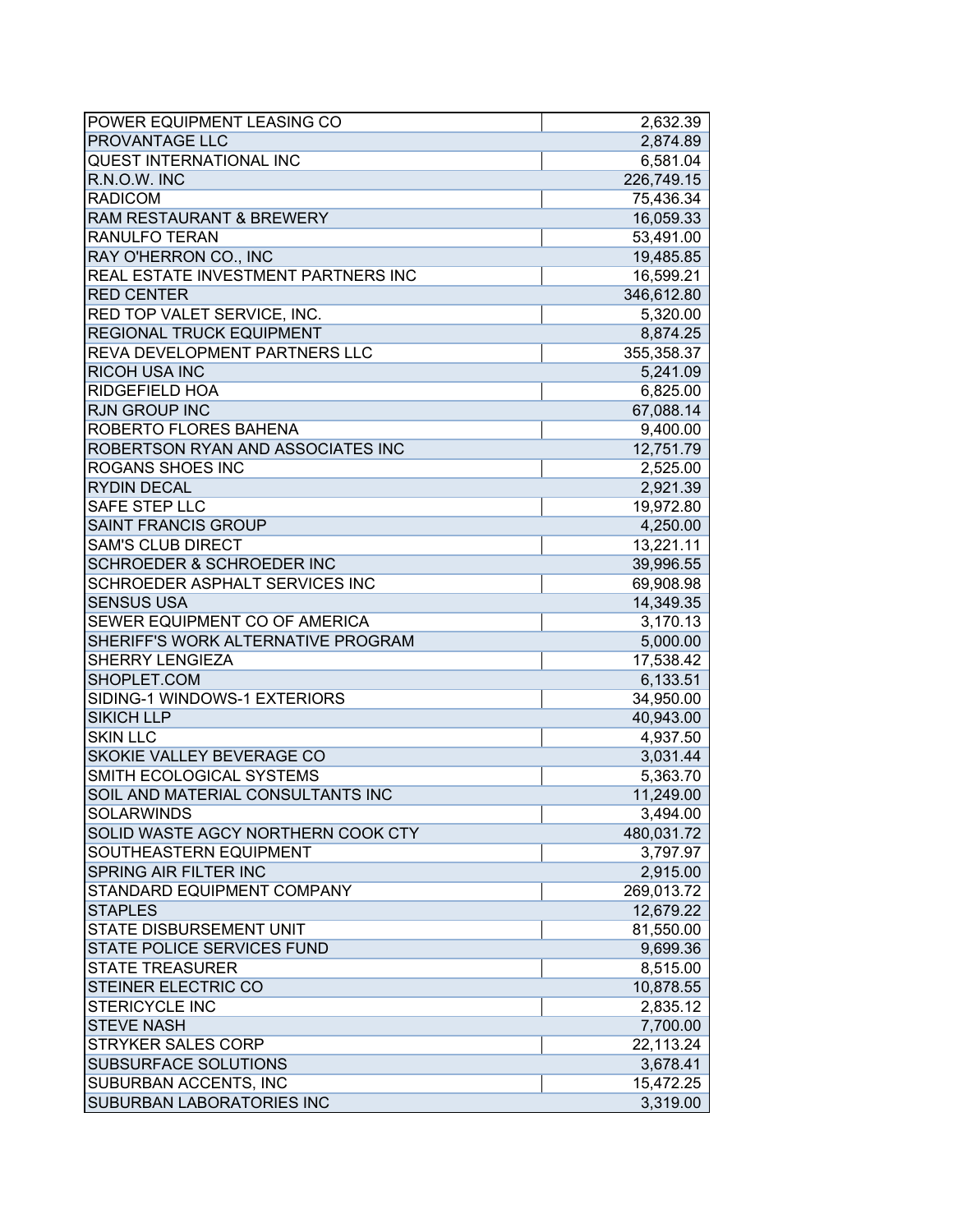| SUNGARD PUBLIC SECTOR PENTAMATION           | 82,737.94    |
|---------------------------------------------|--------------|
| <b>SUPERION LLC</b>                         | 14,410.00    |
| TOPS IN DOG TRAINING CORP                   | 3,168.50     |
| TARGET SOLUTIONS LEARNING LLC               | 5,169.05     |
| <b>TASER INTERNATIONAL</b>                  | 14,538.92    |
| <b>TAYLOR PLUMBING</b>                      | 4,729.95     |
| THE BARNHARDT GROUP                         | 19,996.89    |
| THE CITY OF LAKE FOREST                     | 5,299.54     |
| THE HOME DEPOT                              | 5,347.87     |
| THE SALEM GROUP                             | 14,897.72    |
| <b>THERMFLO INC</b>                         | 6,690.95     |
| THIRD MILLENNIUM ASSOCIATES INC             | 14,383.93    |
| <b>THOMAS GREY</b>                          | 3,600.00     |
| <b>THOMSON REUTERS-WEST</b>                 | 2,541.00     |
| <b>THYSSEN KRUPP ELEVATOR</b>               | 7,814.08     |
| TKK ELECTRONICS LLC                         | 4,312.00     |
| <b>TODAY'S UNIFORMS</b>                     | 21,450.84    |
| <b>TONY REYES</b>                           | 3,100.00     |
| TOTAL PARKING SOLUTIONS INC                 | 5,622.00     |
| <b>TRACKLESS VEHICLES LTD</b>               | 145,219.05   |
| <b>TRAFFIC CONTROL CORPORATION</b>          | 3,999.00     |
| <b>TRAFFTECH INC</b>                        | 9,540.00     |
| <b>TRANE CO</b>                             | 12,304.87    |
| <b>TREASURER - STATE OF ILLINOIS</b>        | 69,350.20    |
| TRINE CONSTRUCTION CORP                     | 2,020,074.29 |
| <b>TRITECH SOFTWARE SYSTEMS</b>             | 70,449.73    |
| <b>TRUCK CENTERS INC</b>                    | 145,211.00   |
| <b>TRUGREEN</b>                             | 2,646.00     |
| USIC LOCATING SERVICES INC                  | 94,660.81    |
| <b>UW EXTENSION</b>                         | 4,180.00     |
| <b>V3 CONSULTANTS</b>                       | 5,000.00     |
| <b>VENTURE LIGHTING</b>                     | 2,632.80     |
| <b>VERIZON WIRELESS</b>                     | 113,931.25   |
| <b>VICTORIA INDUSTRIES, INC</b>             | 10,175.47    |
| <b>VILLAGE OF BUFFALO GROVE</b>             | 11,175.00    |
| <b>VOLLMAR CLAY PRODUCTS</b>                | 2,543.00     |
| <b>WALMART</b>                              | 3,860.98     |
| <b>WAREHOUSE DIRECT</b>                     | 9,661.69     |
| <b>WASTE MANAGEMENT</b>                     | 6,994.47     |
| <b>WEBSTAURANT STORE</b>                    | 4,318.80     |
| <b>WENDY LARA</b>                           | 12,850.00    |
| WEST CENTRAL MUNICIPAL CONFERENCE           | 34,509.00    |
| <b>WHEELING FIRE PENSION FUND</b>           | 472,837.74   |
| <b>WHEELING FIREFIGHTER'S ASSN</b>          | 43,701.12    |
| <b>WHEELING PARK DISTRICT</b>               | 3,399.33     |
| <b>WHEELING POLICE PENSION FUND</b>         | 562,329.93   |
| <b>WHEELING SCHOOL DISTRICT 21</b>          | 15,586.00    |
| <b>WHEEL-INN BODY &amp; MOTOR WORKS INC</b> | 6,683.11     |
| WHITAKER CONTRACTING CORP                   | 429,596.25   |
| <b>WINDY CITY GUIDE</b>                     | 8,950.00     |
| WISCONSIN DEPARTMENT OF REVENUE             | 9,703.39     |
| <b>WIZARD SOFTWARE SOLUTIONS</b>            | 2,634.00     |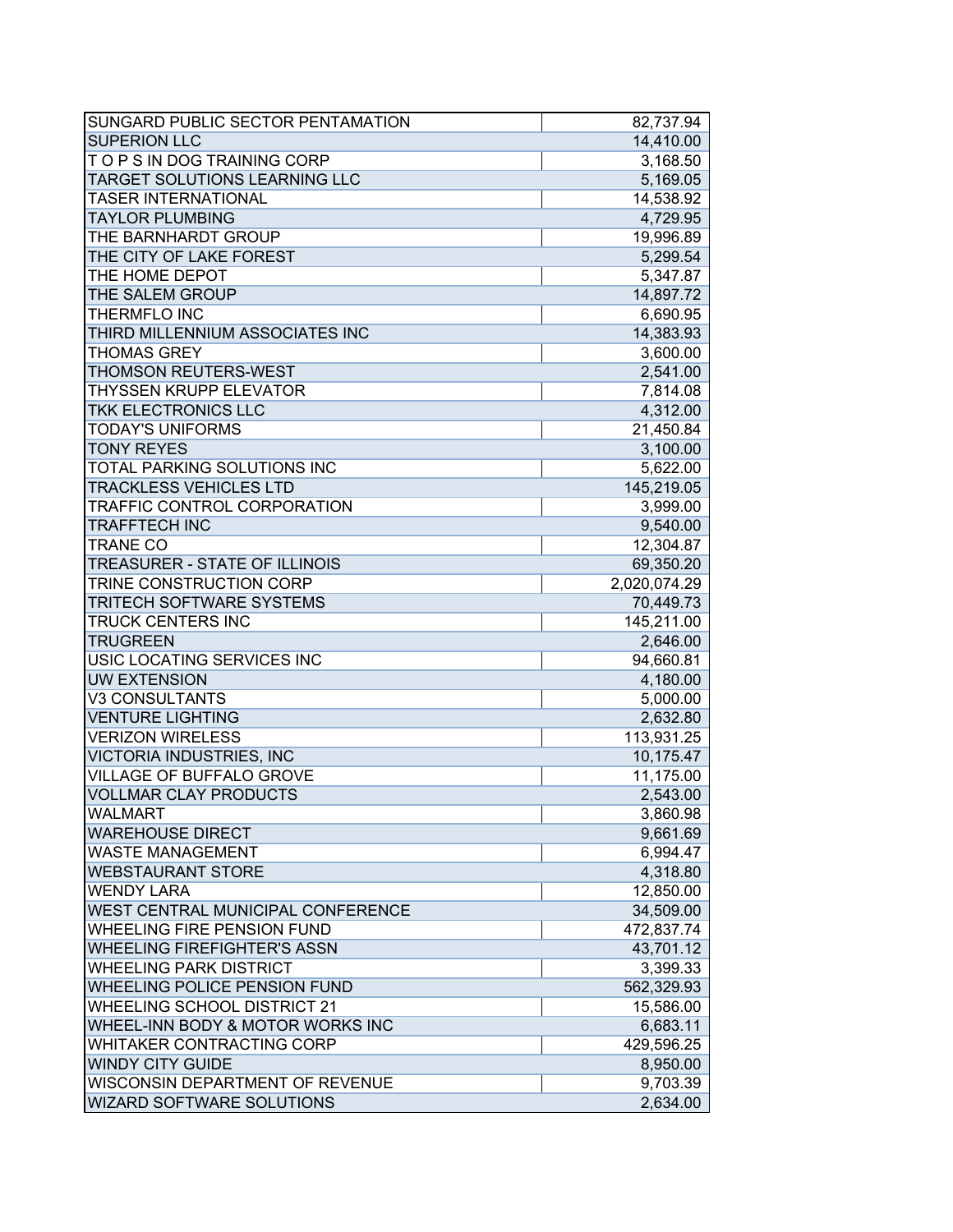| <b>WORD SYSTEMS INC</b>                               | 6,395.42      |
|-------------------------------------------------------|---------------|
| WPH CHAMBER OF COMMERCE & INDUSTRY                    | 6,617.45      |
| <b>WTC LLC</b>                                        | 1,122,244.47  |
| <b>WUNDERLICH-MALEC SERVICES</b>                      | 4,266.10      |
| <b>WW GRAINGER</b>                                    | 9,435.38      |
| <b>XEROX GOVERNMENT SYSTEMS LLC</b>                   | 10,185.00     |
| XTREME GREEN ELECTRIC VEHICLES INC                    | 7,000.00      |
| <b>ZEPSALES &amp; SERVICE</b>                         | 9,207.65      |
| <b>ZIEBELL</b>                                        | 13,800.62     |
| <b>ZIP SPECIALTIES INC</b>                            | 3,244.70      |
| <b>ZOLL MEDICAL</b>                                   | 111,876.64    |
| <b>ZORO TOOLS INC</b>                                 | 4,303.01      |
|                                                       |               |
| All other disbursements in amounts less than (\$2500) | 548,193.98    |
|                                                       |               |
| <b>TOTAL:</b>                                         | 48,509,520.17 |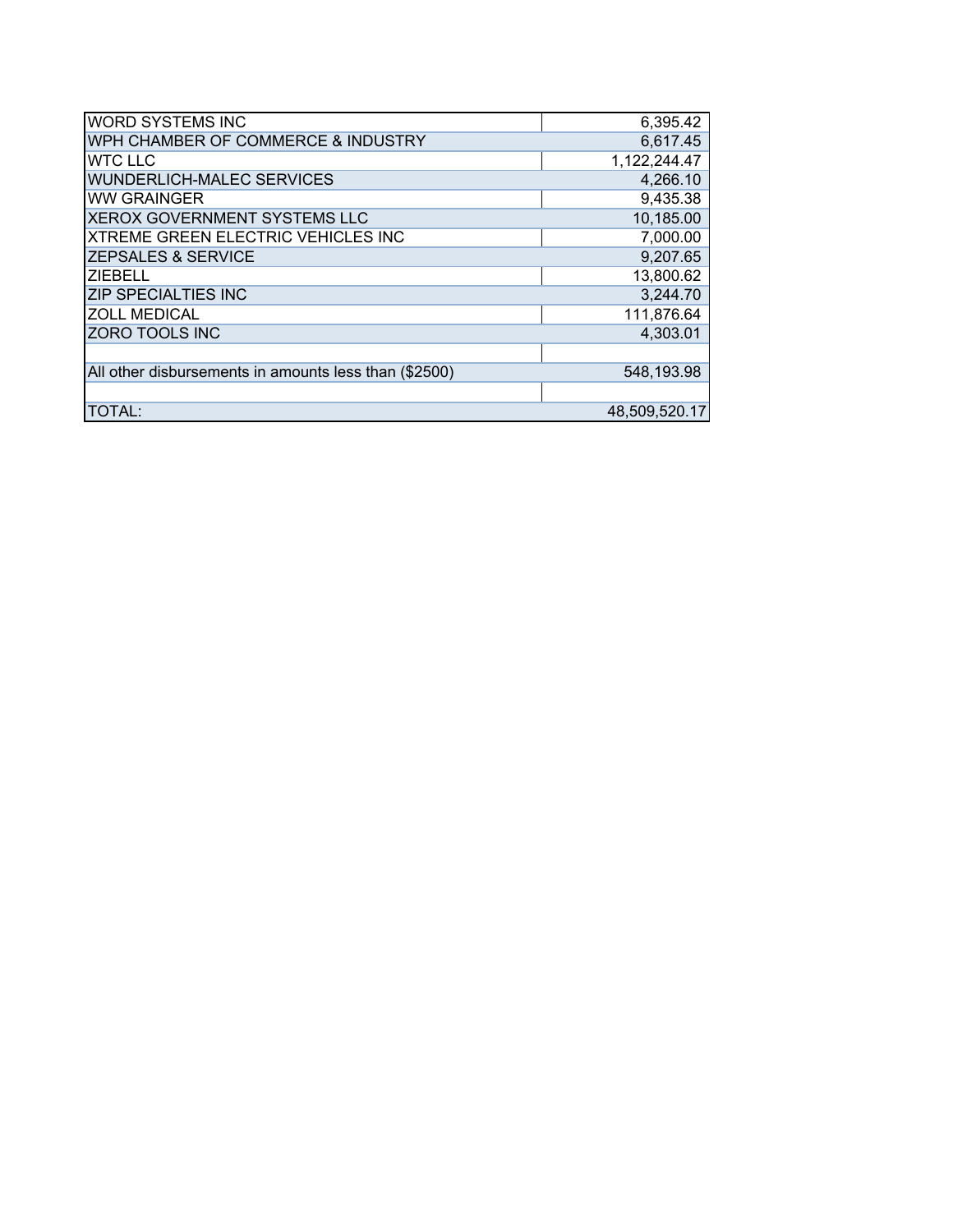#### **2017 Compensation Summary**

RANGE: LESS THAN 25,000 ARGIRIS, DEAN BISHOP, JANET BRADY, KENNETH CARMODY, LARRY DAVIS, BRIAN DELGADO-BAHENA, JESUS FAVELA, KEVIN GEORGE, JOSEPH GRASS, JAMES HARVEY, LINDA HAYES, MATTHEW HORCHER, PATRICK JOHNSTON JR., MARK KAMPERSCHROER, DEVIN KRUEGER, MARY LANG, NICHOLAS LANG, RAYMOND LANNERT, RYAN LENZ, CHRISTINA MARTINEZ, ROBERTO MENDOZA, VERONICA MIHALIK, MARY MORRISON, ANTIONE NAOKAWA, SHOSUKE PANKIW, NANCY PAPANTOS, MARY RANKIN, NICHOLAS REID, CONNER ROSAS, BRANDON ROSE, TERRENCE SCIMECA, DEREK SIMPSON, ELAINE THANOPOULOS, MARIANTHI VIRAMONTES, HUGO VITO, JOSEPH VOGEL, DAVID ZITO, NICO RANGE: 25,000 - 49,999 ALDANA-TABARES, JUAN AWE, DAWN BURGESS, MALLORY GREENBERG, SHARON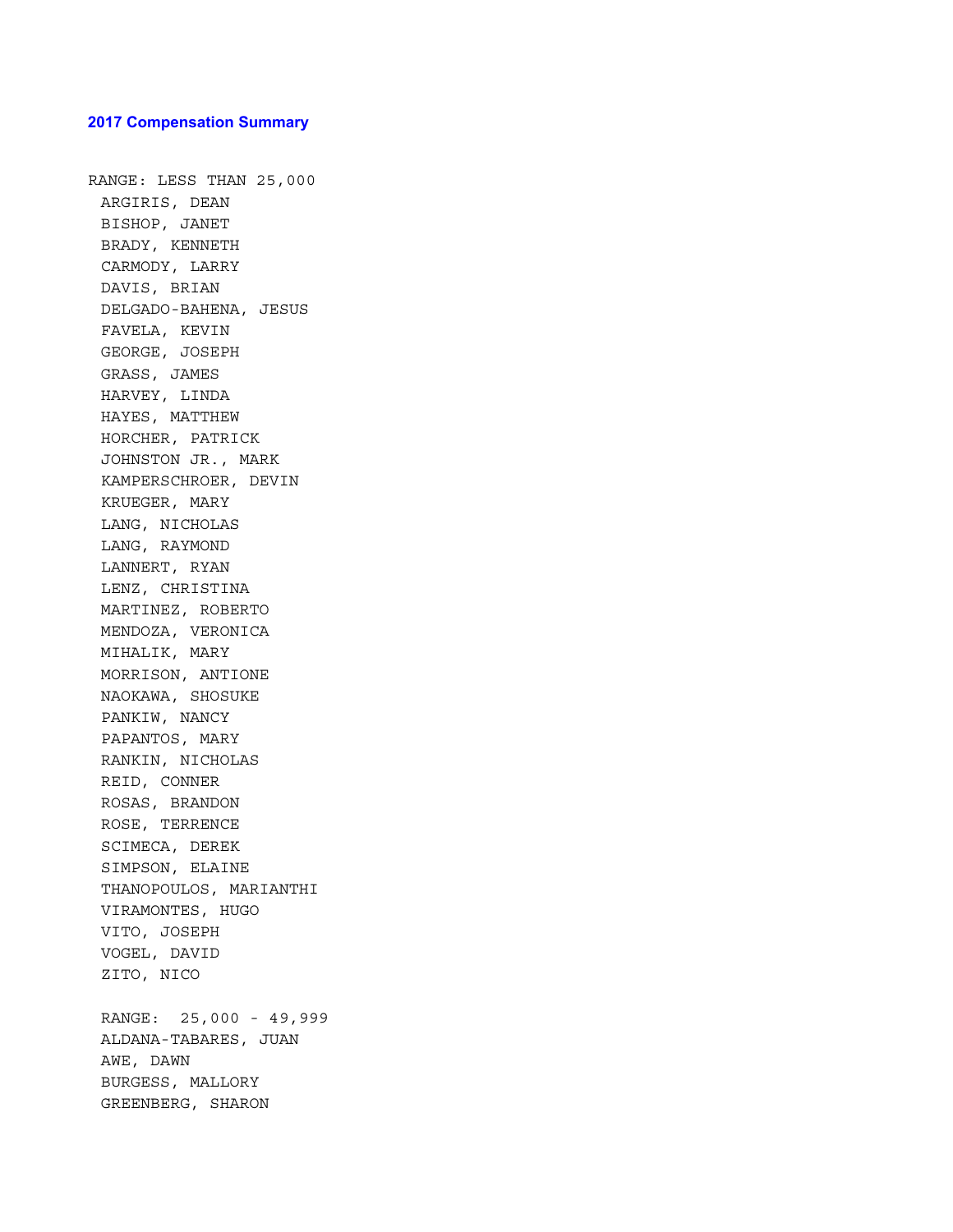HAZLEWOOD, LORI MURILLO, DIANA NIEMIEC, ROBERT PORTER, BRYAN SEAY, MARTIN UGASTE, ANTHONY WEBER, MARK WENNERSTROM, DONALD WIERIG, NOREEN RANGE: 50,000 - 74,999 BERNABEI, DERRICK BRYER, ILEEN BURNS, MIKE CALIN, ANDREW CALLANAN, DARLA CHRISTIANSEN, JANET COLUNGA, EMILIA COPERSMET, PHIL COURTNEY, TYLER GARCIA, DRUCILLA GORDON, SUSAN HENNEBERRY, KAREN HERNANDEZ, BRAULIO HERNANDEZ, KATELYN HUFFMAN, MICHAEL HYKEN, DAWN KALOGRIS, VICKY LA SCOLA, CHRISTINE LEMANIS, ROSE MALDONADO, KRISTINA MARREN, MEGHAN MAYFIELD, MEGAN MCGREAL, MICHAEL MENDOZA, ESMERALDA MERRILL, ANDREW MILLER-GOLDSTEIN, ALYSIA MORRIS, ANGELA PARKINSON, STEVEN PEREZ, JOHNNY PETERS, ANGELA PUMA, DAVID REVELAND, CHRISTIE REYES, ANTHONY SALAZAR, VERONICA SHUFFLEBARGER, TINA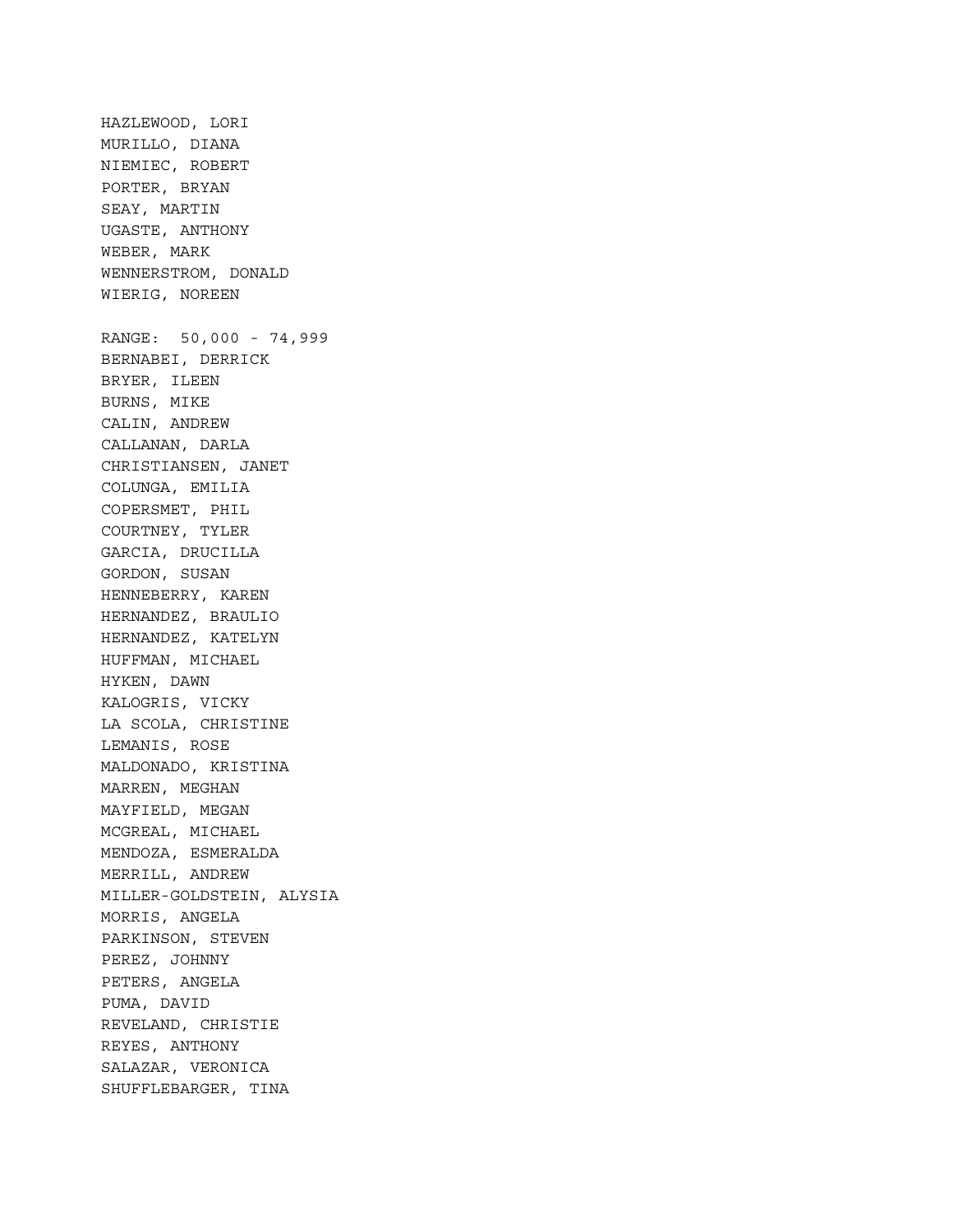SLABY, BEVERLY SOTO, MARIA STORCK, MICHAELA SURGES, SHIRLEE THAMES, ALLEN TRUVER, STEPHEN WAGNER, DAVID WERDERITCH, JOSEPH WHITEHEAD, KATHERINE RANGE: 75,000 - 99,999 ALANIS, JAVIER ANTOR, RON BERMAN, JOSHUA BONK, JOHN BOROS, MICHAEL BREHMER, NICHOLAS BURRELL, ANGELA CASOLARI, BROOKE CHERNOFF, DUSTIN CLUFF, SCOTT CZERWINSKI, PETER DIAMOND, MATTHEW DISTER, JODI GAMBRO, ADAM GAMBRO, TIMOTHY GARCIA, IGNACIO GEROULD, MARCIA GOETZELMANN, KYLE HASSELMANN, CHARLES HERDUS, RICHARD HINES, JUSTIN HOFFMAN, TINA HOPPE, NANCY HULL, STEPHEN JAHNKE, MATTHEW JOHNSON, TY KAEHLER, ANGELA KAISER, DOUGLAS KAZANIS, MICHAEL KLINGER, SERENA LADESIC, DEVIN LEONTEOS, LISA LINDSAY, SEAN LUEDERS, THOMAS MAGANA, LUIS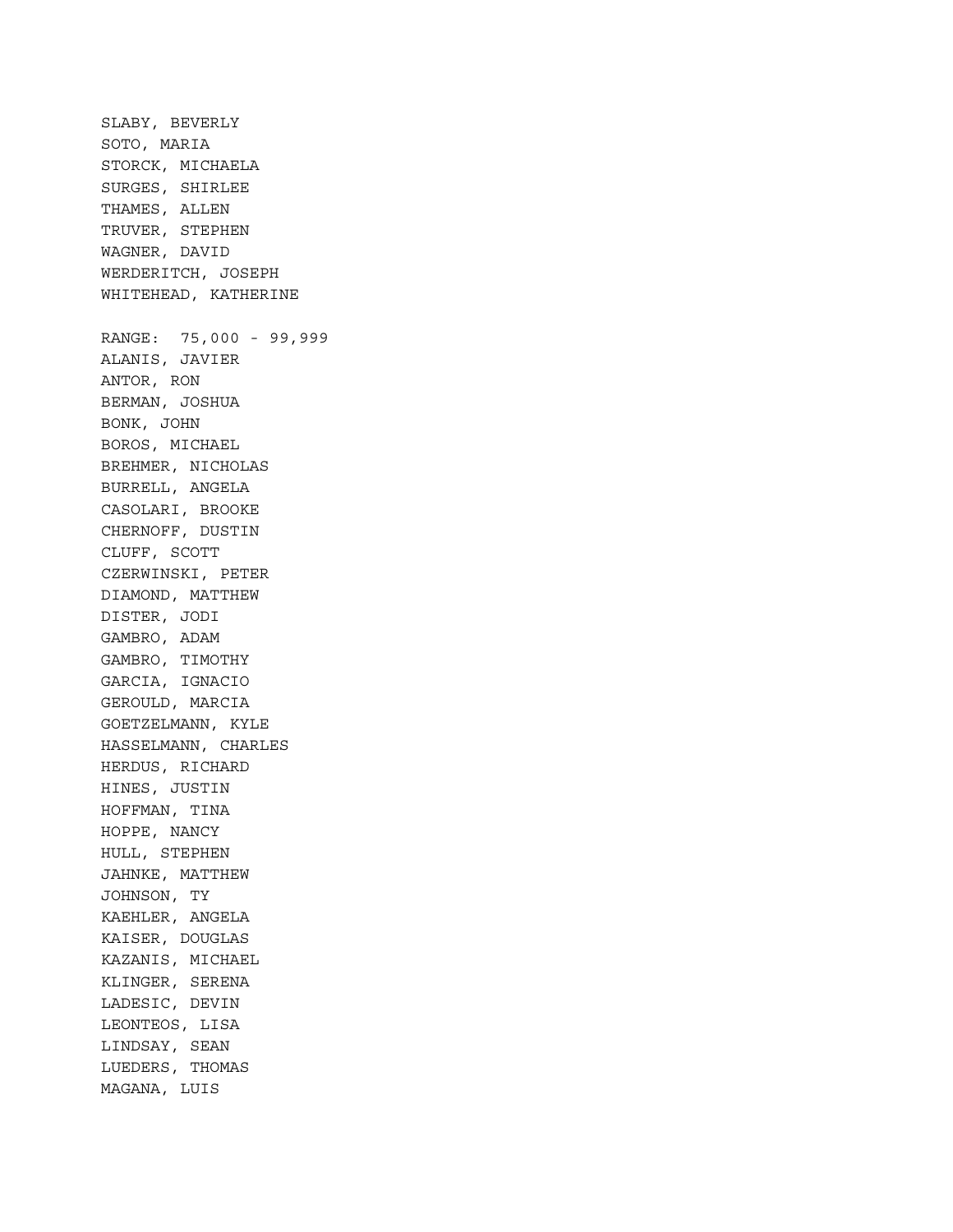MAGURNO, LOUIS MARRO, MICHAEL MAURER, SHANE MAYORGA, MIRIAM METTE, DEBRA MILLER, CRAIG MINARIK, MICHAEL MITCHELL, DEMETRIUS MOGAN, NADINE MONSON, BRYAN MUNOZ, MICHAEL NIMINSKI, BRIAN PALOMARES, SANDRO PAREDES, RAUL PIERCE, MATTHEW POURCHOT, ADAM RAMIREZ, MARCO RIDDLE, JOSEPH RODGERS, PETER ROSSI, MICHAEL RUDNIK, LANA SANTOS, ISAAC SCHROEDER, MICHAEL SCHULZ, GREGORY SCOTT, JASON SEDLACEK, RICHARD SHAPIRO, DERRYL SHERMAN, ADAM SMOLARCZYK, KATRINA STEVENS, VICTOR STIFF, SCOTT STONE, GREGORY SURDAM, CHRISTOPHER TRZEBUNIA, JACEK VALLAS, PAUL VASQUEZ, MARIA VONESH, JAMES VORE, BRITTANY WARGO, JOSEPH WARKUSZ, TAMRA WEGNER, EDWARD WILSON, SCOTT XIE, ZHIQIANG RANGE: 100,000 - 124,999 ABBIO, JOHN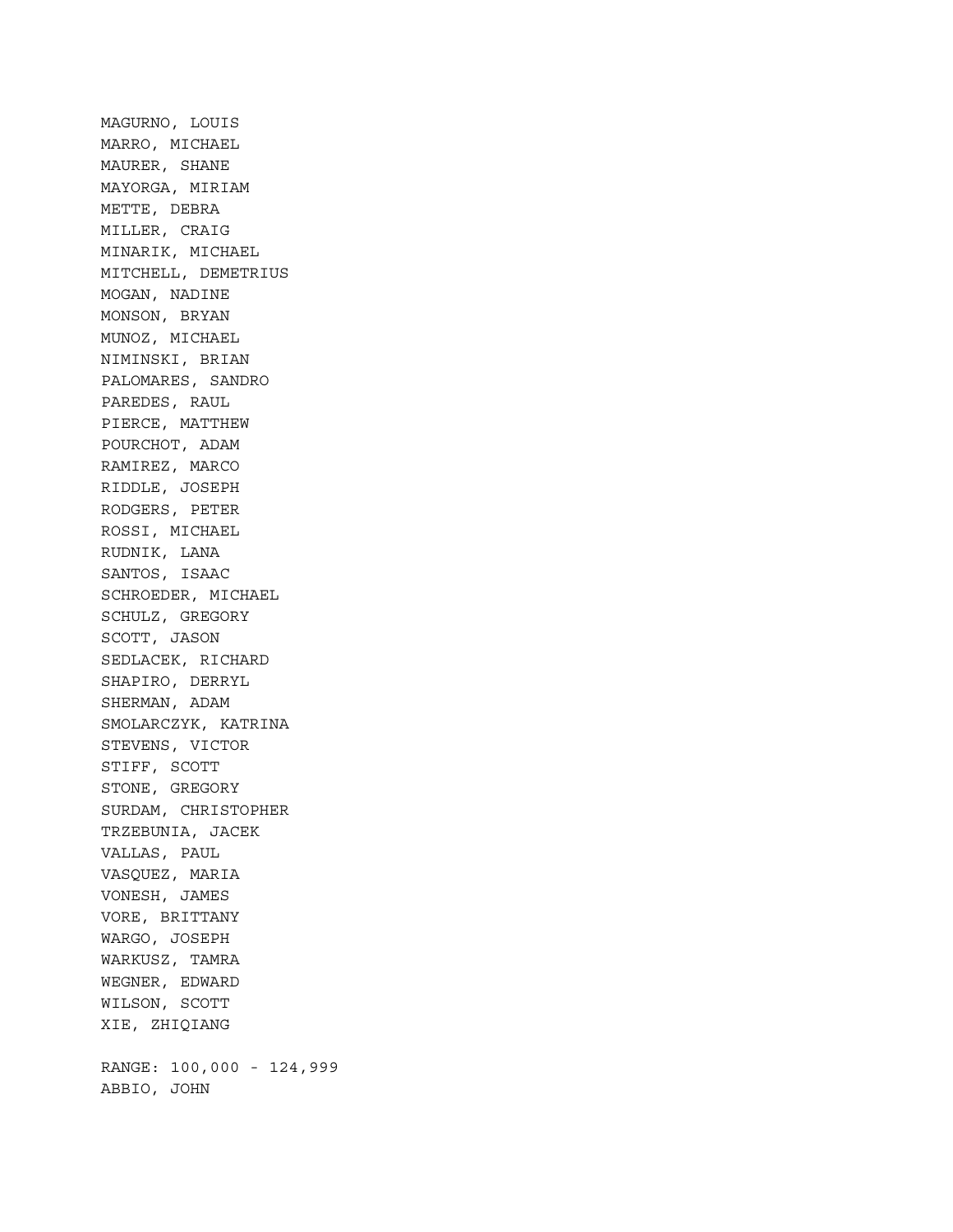BAJOR, CHRISTINE BIELIK, JOHN BIESCHKE, MICHAEL BLIEFERNICH, MICHAEL BORCHARDT, JAMES BULANDA, DENNIS BURNS, RYAN CAFFERKEY, DAVID CALI, JOSEPH CARLSON, ROBERT CARUSO, DAN CASTILLO, SAMUEL CHESNY, DOUGLAS CONBOY, BERNARD CONNOLLY, JOHN CONTOS, PETE CREMINS, MATTHEW CURTIN, JASON CZAPLA, LUKASZ DE CRISTOFARO, TONIO ELWART, JAMES FREY, IAN GAMEZ, EUGENIO GILTNER, RICHARD GOOLISH, JEFFREY GRIBBENS, EMMETT HARDT, PAUL HAUBOLD, RANDY HIGHAM, CHRISTOPHER HOFFMAN, JEREMY HOFFMAN, VINCENT KANCHES, CHRISTOPHER KELLY, MICHAEL KIM, SUNG KLIFF, BRADLEY KOMIN, STEVEN KOPECKY, JOSEPH LAVERD, SCOTT LEAHY, PATRICK LORENZO, ANTHONY MACAULEY, JASON MALONE, SCOTT MARTORANO, BRYAN MATTHEWS-HUIZAR, SHARI MEISINGER, BRYAN MELANIPHY, JOHN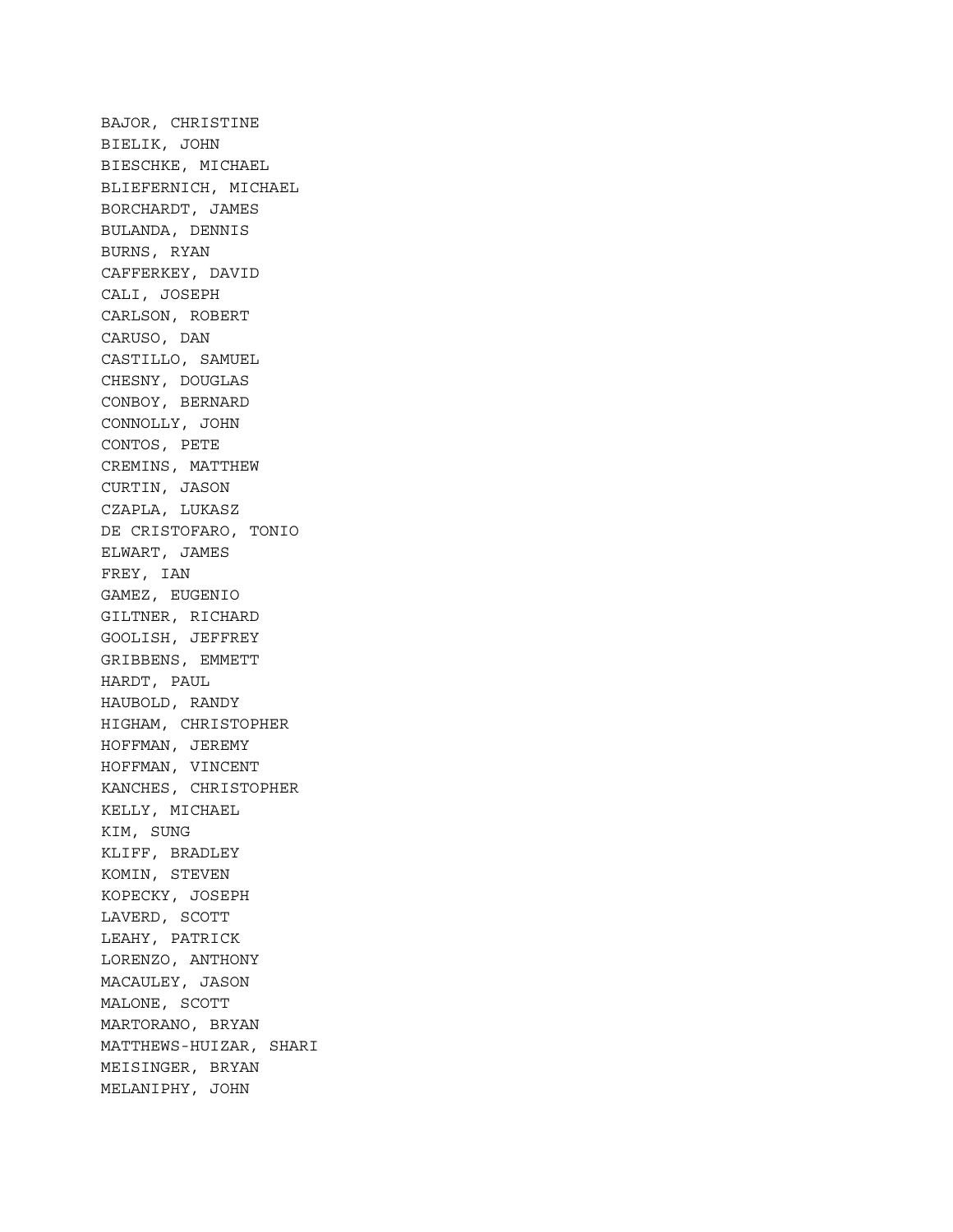MESSINA, CARL MULFORD, JOHN MURDOCK, DANIEL MUSOLF, TROY OROPEZA-HERNANDEZ, IGNACIO PALMERI, DAVID PINEDO, THOMAS POTTER, BRET RICHARDSON, RICK RILEY, CHRISTOPHER ROBERTSON, PRESTON RODGERS, ROCELLA ROGERS, CHRISTOPHER SCHAFF, JOSEPH SHEWFELT, JEFFREY SMITH, PAUL SMITH, R SMITH, SCOTT SPRATT, CHARLES STERBENZ, ERIC SWANSON, DORANN TACK, JON TEICHEN, ANDREW TELLOCK, HENRY THEBERGE, JAMES TOMECZKO, NICHOLAS WATKINS, STEWART WELLER, KYLE WHITE, RICHARD WOLFGRAM, JEFF RANGE: 125,000 - 149,999 BAUMGARTNER, JOHN BENBOW, RICHARD CHIRIO, VICTOR CONWAY, MICHAEL JENNINGS, ANDREW KELLY, SEAN KOSICK, STEVEN LANCILOTI, VITO LEE, MATTHEW LICARI, JOSEPH MELLA, STEVEN MENZEL, MARK OFTEDAHL, BRETT PANAGAKIS, PETER SCHEFFLER, STEPHEN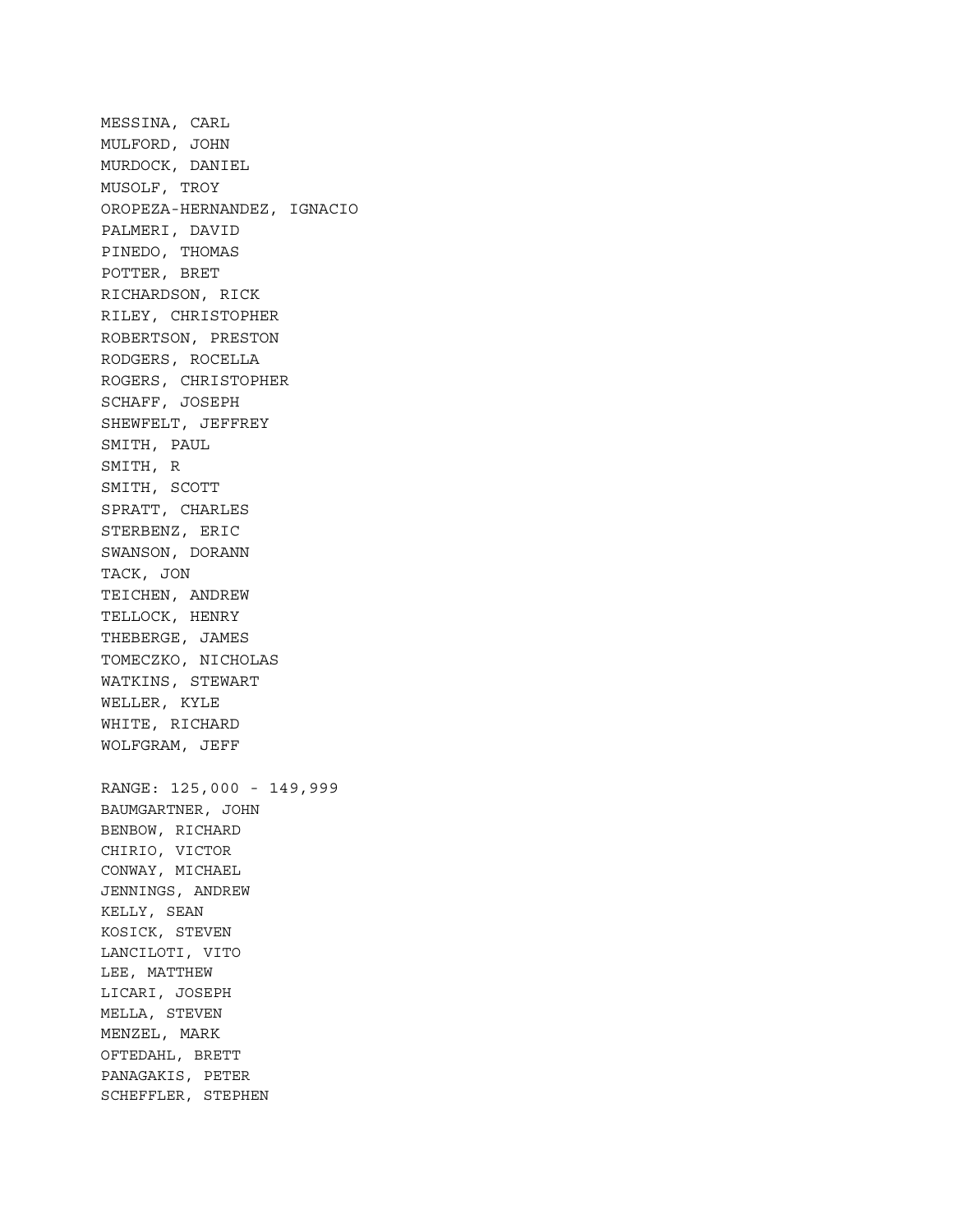THEOBALD, JAMES URSAN, LUCA WOLFF, TODD ZIRZOW, BRYAN RANGE: 150,000 - 174,999 CROTTY, MICHAEL DAWSON, JOSEPH DUNNE, JAMES DURKIN, TIMOTHE JANECK, MARK MAC ISAAC, KEITH MONDSCHAIN, MICHAEL RANGE: 200,000 - 224,999 SFONDILIS, JON